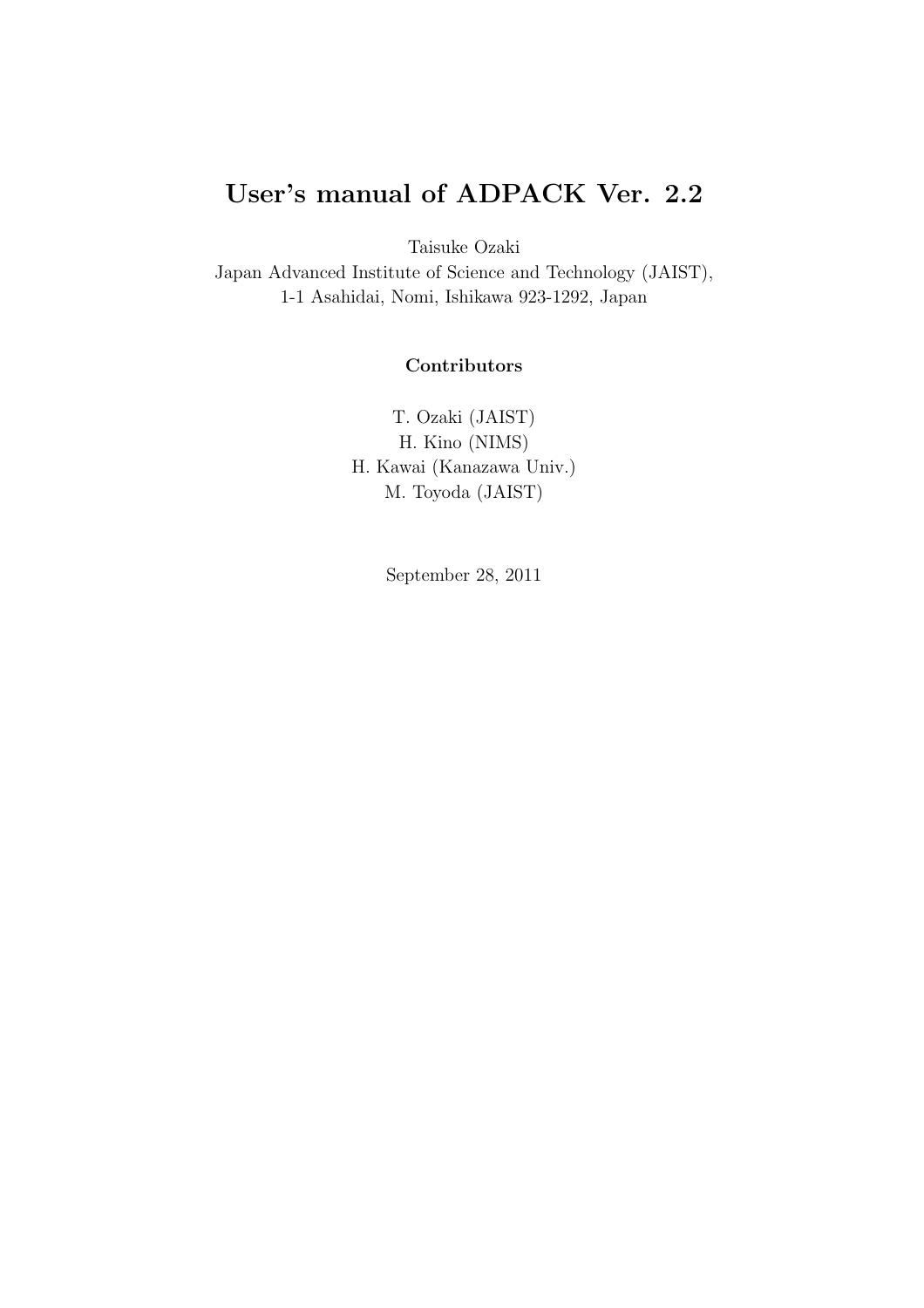# Contents

| 1        | <b>About ADPACK</b>                                                                                                                                                                                                                                                                                                                                                                                                    | $\boldsymbol{2}$                                                           |
|----------|------------------------------------------------------------------------------------------------------------------------------------------------------------------------------------------------------------------------------------------------------------------------------------------------------------------------------------------------------------------------------------------------------------------------|----------------------------------------------------------------------------|
| $\bf{2}$ | Installation<br>2.1<br>2.2                                                                                                                                                                                                                                                                                                                                                                                             | 3<br>3<br>3                                                                |
| 3        | <b>Test calculation</b>                                                                                                                                                                                                                                                                                                                                                                                                | 4                                                                          |
| 4        | Input file                                                                                                                                                                                                                                                                                                                                                                                                             | 6                                                                          |
| 5        | All electron calculation                                                                                                                                                                                                                                                                                                                                                                                               | 15                                                                         |
| 6<br>7   | Generation of pseudopotential<br>6.1<br>6.2<br>6.3<br>6.4<br>How the MBK scheme is different from the others results in the set of the MBK scheme is different from the others results in the MBK scheme is defined as $\sim$<br>6.5<br>6.6<br>6.7<br>6.8<br>6.9<br>Restart<br>Relativistic calculation<br>7.1<br>Enhancement or depletion of a spin-orbit coupling $\dots \dots \dots \dots \dots \dots \dots$<br>7.2 | 17<br>17<br>19<br>20<br>20<br>21<br>21<br>22<br>23<br>23<br>24<br>24<br>24 |
| 8        | Generation of pseudo-atomic orbitals                                                                                                                                                                                                                                                                                                                                                                                   | 26                                                                         |
| 9        | Virtual atom with fractional nuclear charge                                                                                                                                                                                                                                                                                                                                                                            | $27\,$                                                                     |
|          | 10 Finite element method (FEM) calculation                                                                                                                                                                                                                                                                                                                                                                             | 28                                                                         |
|          | 11 Output files                                                                                                                                                                                                                                                                                                                                                                                                        | 29                                                                         |
|          | 12 Templates of the input files                                                                                                                                                                                                                                                                                                                                                                                        | 29                                                                         |
|          | 13 Database of optimized VPS and PAO                                                                                                                                                                                                                                                                                                                                                                                   | 29                                                                         |
|          | 14 Others                                                                                                                                                                                                                                                                                                                                                                                                              | 30                                                                         |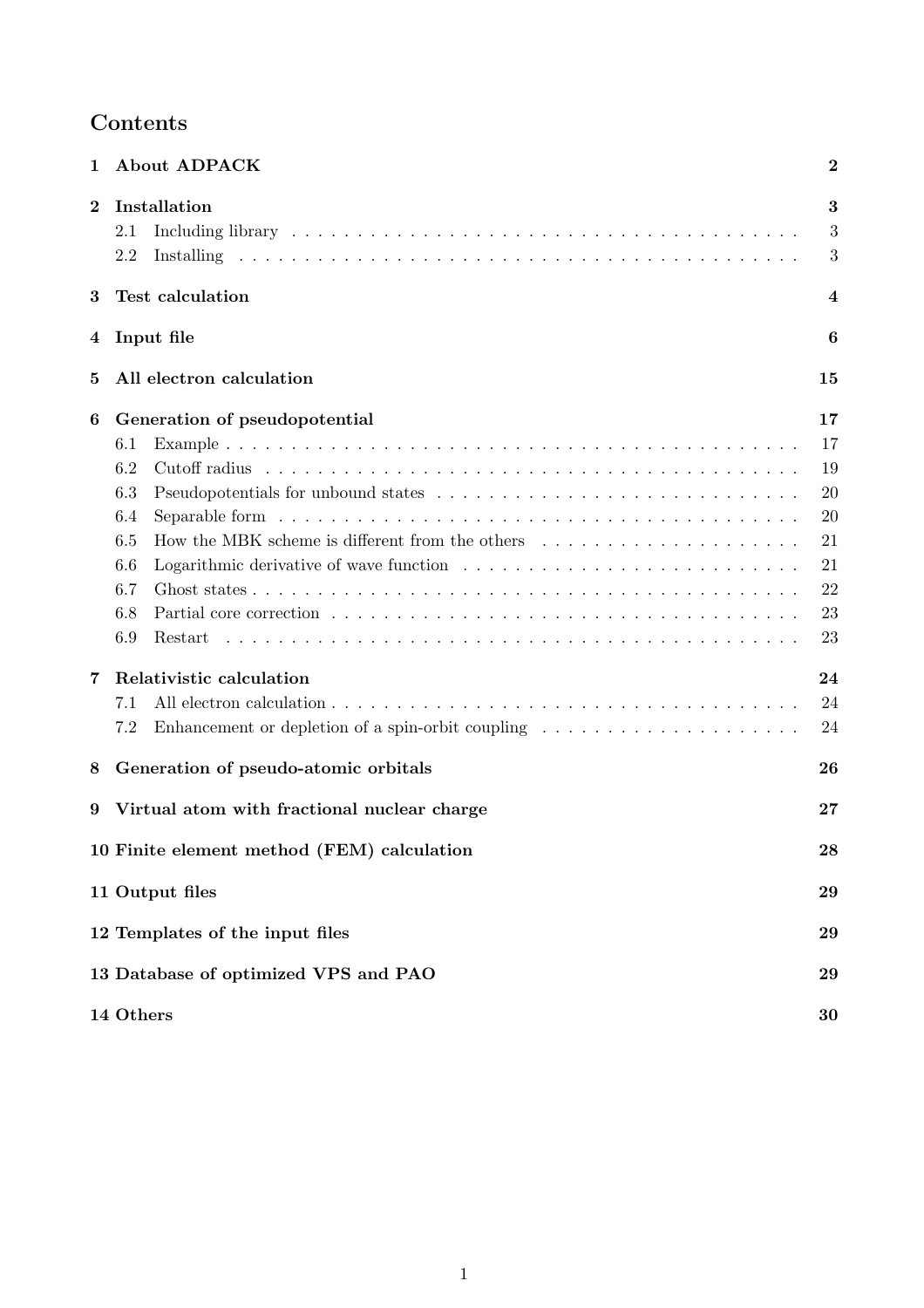## 1 About ADPACK

ADPACK (Atomic Density functional program PACKage) is a program package for atomic density functional calculations, in which either Schrödinger or Dirac equation under a spherical atomic potential is numerically solved within a local density approximation (LDA) [1, 2] or a generalized gradient approximation (GGA) [3] to the exchange-correlation energy. The distribution of this program package and the source codes follow the practice of the GNU General Public License (GPL) [23]. The program package can be freely downloadable from http://www.openmx-square.org/.

Features of ADPACK Ver. 2.2 are summarized as follows:

- All electron calculation by the Schrödinger or Dirac equation
- LDA and GGA treatment to exchange-correlation energy
- All electron LDA and Hartree-Fock calculations by a finite element method (FEM) for the Schrödinger equation
- Pseudopotential generation by the Troullier and Martine (TM) [4] and Bachelet, Hamann, and Schluter (BHS) [5], and Morrison, Bylander, and Kleinman (MBK) [6] schemes
- Pseudopotential generation for unbound states by Hamann's scheme [9]
- Kleinman and Bylander (KB) separable pseudopotential [7]
- Separable pseudopotential with Blöchl multiple projectors [8]
- Partial core correction to exchange-correlation energy [14]
- Logarithmic derivatives of wave functions [16]
- Detection of ghost states in separable pseudopotentials [17]
- Scalar relativistic treatment [18]
- Fully relativistic treatment with spin-orbit coupling [6, 19]
- Generation of pseudo-atomic orbitals under a confinement potential [15]
- Analysis of wave functions
- Analysis of electron density
- Database of pseudopotentials and pseudo-atomic orbitals

The norm-conserving pseudopotentials and pseudo-atomic orbitals generated by ADPACK could be input data to OpenMX, a program package of performing density functional calculations for molecules and solids. It is expected that ADPACK is executable on a standard unix-like environment such as unix, linux, and cygwin [22], since the code is written in a standard C language. A database of pseudopotentials and pseudo-atomic orbitals is also found in the above website.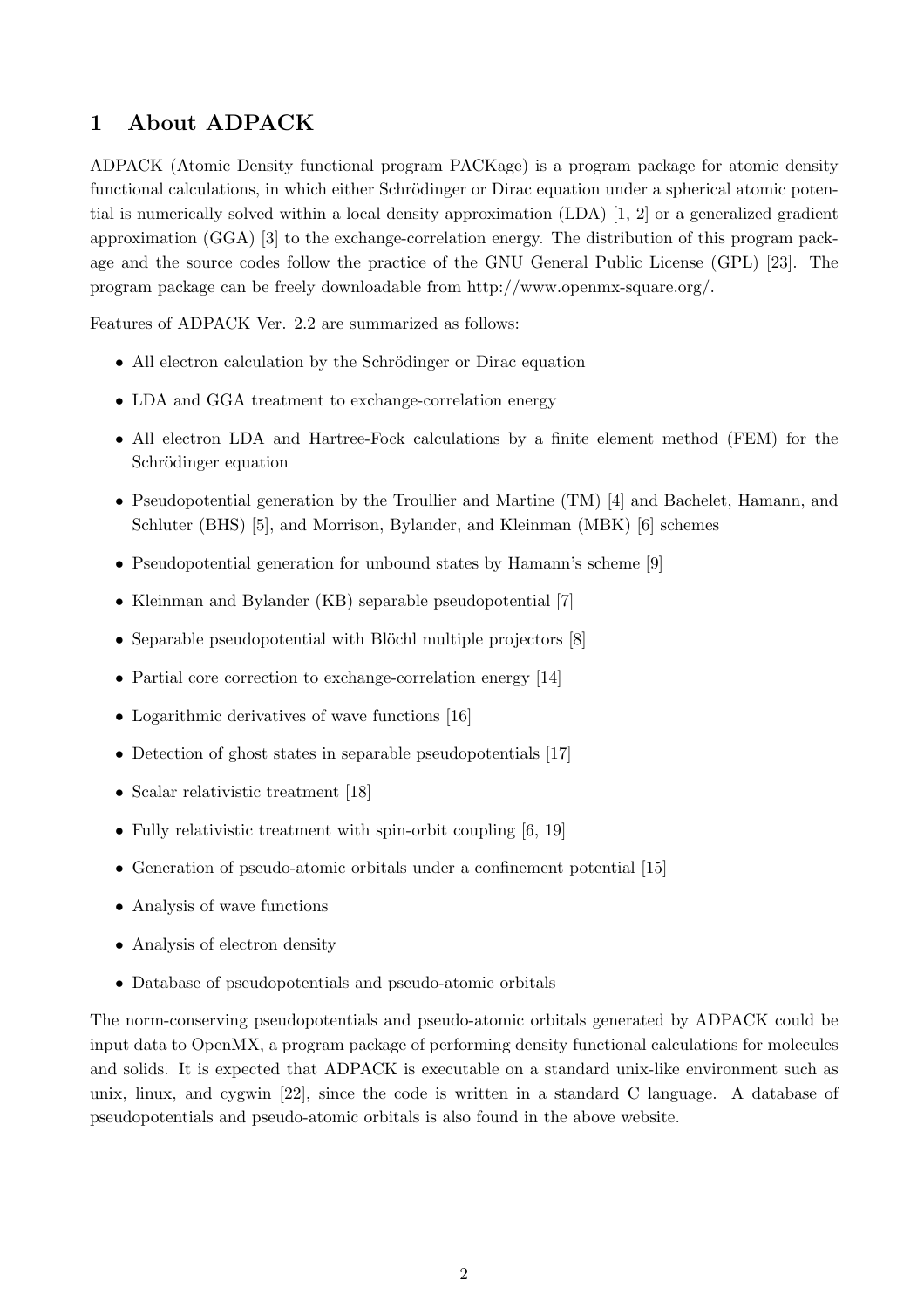## 2 Installation

## 2.1 Including library

ADPACK uses one library package, LAPACK (http://www.netlib.org/), which must be linked during the compilation. Instead of LAPACK, an alternative library such as ATLAS, MKL, and ACML can be used as well. To link an library, CC and LIB in makefile stored in the directory, 'source', have to be property changed depending on your computational environment. The default setting for CC and LIB are

CC  $=$  gcc -Dnoomp -std=c99 -03 -I/usr/local/include -I/home/ozaki/include  $LIB = -L/home/ozaki/lib -latlas_p4 -static$ 

We strongly recommend for users to use the gnu C compiler (gcc), since our all test calculations were performed using an executable file compiled with gcc. Among the compiler options shown above, -Dnoomp and -std=c99 should remain unchanged when gcc is used, the other parts must be property changed.

## 2.2 Installing

After downloading adpack2.2.tar.gz, decompress it as follows:

```
% tar zxvf adpack2.2.tar.gz
```
When it is completed, you can find four directories (source, work, work FEMLDA, work FEMHF) under the directory, adpack2.2. The directory, 'source', contains source files, and 'work', 'work FEMLDA', 'work FEMHF' contain input files for conventional, FEMLDA, and FEMHF calculations, respectively. Then, move to the directory, 'source', and change CC and LIB in makefile as explained in the subsection, Including library. After setting CC and LIB, install as follows:

```
% make install
```
When the compile is completed normally, then you can find the executable file, adpack, in the directory, 'work'. To make the execution of ADPACK efficient, you can change a compiler and compile options appropriate for your computational environment, which can generate an optimized executable file. Then, it might be made by specifying CC in the makefile which exists in directory, 'source'. The default for the specification of CC is as follows:

CC  $=$  gcc -Dnoomp -std=c99 -03 -I/usr/local/include -I/home/ozaki/include

However, it is highly recommended to use the gnu C compiler (gcc) for the numerical stability, since our all test calculations were performed using an executable file compiled with gcc. Among the compiler options shown above, -Dnoomp and -std=c99 should remain unchanged when gcc is used, the other parts must be property changed.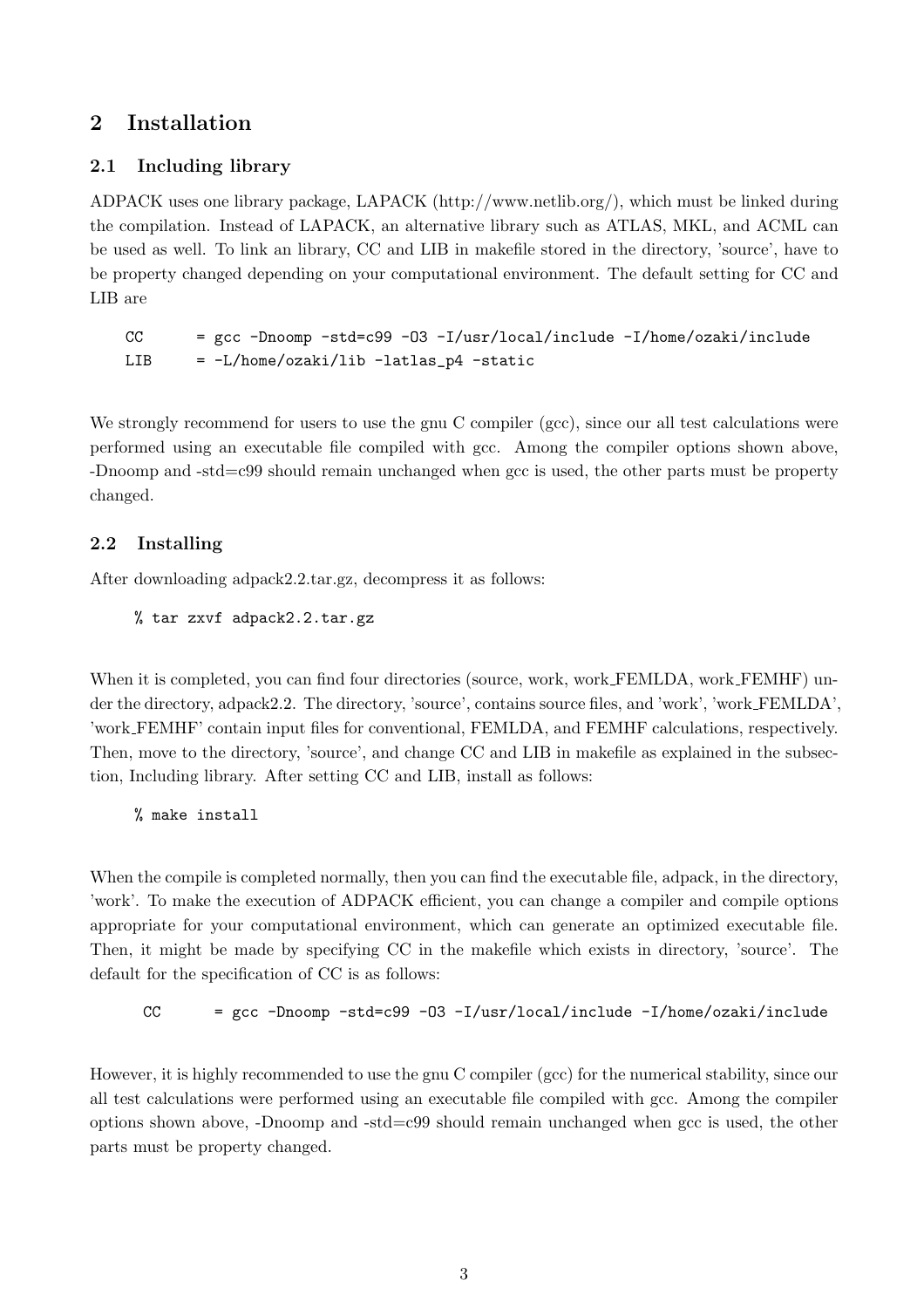## 3 Test calculation

If the installation is completed normally, move to the directory 'work', and then you can perform the program, adpack, using an input file, C.inp as follows:

% adpack C.inp

The test input file, C.inp, is for performing the SCF calculation of a carbon atom. The calculation is performed in only several seconds by a 2.4 GHz Xeon machine, although it is dependent on a computer. When the calculation is completed normally, three files (C0.alog, C0.ao, and C0.aden) are output to the directory, 'work'. C0.alog is the log file of the calculation which includes the contents of an input file, the convergence history in SCF steps, and the total energy decomposed to the contributions. A part of the file, C0.alog, is shown below. It is found that the convergence is achieved by 12 SCF steps for the eigenvalues energy of a Kohn-Sham equation, Eeigen, and the norm of the difference between the input and output densities.

\*\*\*\*\*\*\*\*\*\*\*\*\*\*\*\*\*\*\*\*\*\*\*\*\*\*\*\*\*\*\*\*\*\*\*\*\*\*\*\*\*\*\*\*\*\*\*\*\*\*\*

SCF history in all electrons calculations \*\*\*\*\*\*\*\*\*\*\*\*\*\*\*\*\*\*\*\*\*\*\*\*\*\*\*\*\*\*\*\*\*\*\*\*\*\*\*\*\*\*\*\*\*\*\*\*\*\*\*

| $SCF =$ |    | Eeigen=-31.1432610521402 (Hartree) | NormRD= | 9.7504824337909 |
|---------|----|------------------------------------|---------|-----------------|
| $SCF =$ | 2  | Eeigen=-31.2507824481920 (Hartree) | NormRD= | 9.6908568790503 |
| $SCF =$ | 3  | Eeigen=-29.2904374089900 (Hartree) | NormRD= | 6.4223342805654 |
| $SCF =$ | 4  | Eeigen=-24.3586103571626 (Hartree) | NormRD= | 1.3490158536346 |
| $SCF =$ | 5  | Eeigen=-21.9965036829842 (Hartree) | NormRD= | 0.1523028186916 |
| $SCF =$ | 6  | Eeigen=-21.5002109590127 (Hartree) | NormRD= | 0.0119067469939 |
| $SCF =$ |    | Eeigen=-21.3467192266812 (Hartree) | NormRD= | 0.0005718475963 |
| $SCF =$ | 8  | Eeigen=-21.3045977061498 (Hartree) | NormRD= | 0.0000175378857 |
| $SCF =$ | 9  | Eeigen=-21.2984619045622 (Hartree) | NormRD= | 0.0000005376916 |
| $SCF =$ | 10 | Eeigen=-21.2965170176425 (Hartree) | NormRD= | 0.0000000125540 |
| $SCF =$ | 11 | Eeigen=-21.2966277103150 (Hartree) | NormRD= | 0.0000000012975 |
| $SCF =$ |    | Eeigen=-21.2964361910017 (Hartree) | NormRD= | 0.0000000000864 |

The eigenvalues and the total energy, Etot, are also output in C0.alog.

\*\*\*\*\*\*\*\*\*\*\*\*\*\*\*\*\*\*\*\*\*\*\*\*\*\*\*\*\*\*\*\*\*\*\*\*\*\*\*\*\*\*\*\*\*\*\*\*\*\*\* Eigenvalues (Hartree) in all electrons calculations \*\*\*\*\*\*\*\*\*\*\*\*\*\*\*\*\*\*\*\*\*\*\*\*\*\*\*\*\*\*\*\*\*\*\*\*\*\*\*\*\*\*\*\*\*\*\*\*\*\*\*  $n= 1$  l= 0  $-9.9479219357833$ n= 2 1= 0 -0.5009865574917 n= 2 1= 1 -0.1993096022259 \*\*\*\*\*\*\*\*\*\*\*\*\*\*\*\*\*\*\*\*\*\*\*\*\*\*\*\*\*\*\*\*\*\*\*\*\*\*\*\*\*\*\*\*\*\*\*\*\*\*\* Energies (Hartree) in all electrons calculations \*\*\*\*\*\*\*\*\*\*\*\*\*\*\*\*\*\*\*\*\*\*\*\*\*\*\*\*\*\*\*\*\*\*\*\*\*\*\*\*\*\*\*\*\*\*\*\*\*\*\*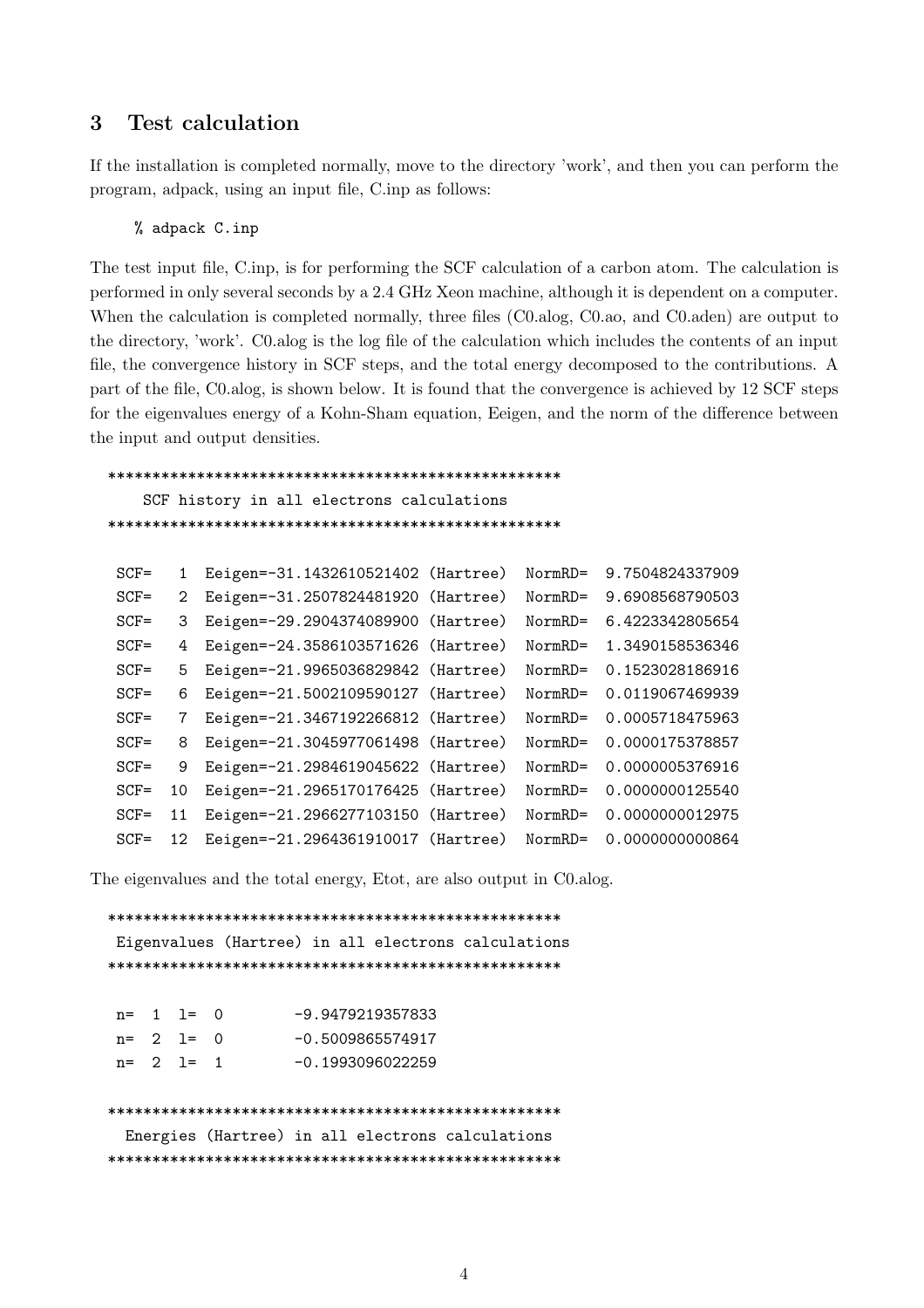

Figure 1: (a) Electron density of a carbon atom, (b) Radial wave functions of a carbon atom

| Eeigen $=$ |     |                              |  | $-21.2964361910017$ |  |  |  |
|------------|-----|------------------------------|--|---------------------|--|--|--|
| Ekin       | $=$ |                              |  | 37.1873926464442    |  |  |  |
| EHart      |     |                              |  | 17.6249339614759    |  |  |  |
| Exc.       | =   |                              |  | $-4.7271002754349$  |  |  |  |
| Eec        | =   |                              |  | -87.5097256776491   |  |  |  |
| Etot       |     | $=$ Ekin + EHart + Exc + Eec |  |                     |  |  |  |
| Et.ot.     | =   |                              |  | -37.4244993451638   |  |  |  |

The electron density  $\rho(r)$  as a function of radius is output in a file, C0.aden. Figure 1(a) shows electron density of a carbon atom stored in C0.aden. In the file, C0.aden, the first, second, third columns mean log(r), r, and the electron density in all a.u., respectively. The order of data is also similar in the other files. The radial wave functions, shown in Fig. 1(b), are output in a file, C0.ao, in which they are listed in order of log  $(r)$ , r, and the radial wave functions of l=0 for n=1. For n=2 or subsequent ones, radial wave functions are stored in the same order as that for  $n=0$ . However, note that the ingredients are output up to l=n-1 as follows:

n=1  $log(r)$ , r,  $l=0$ ...............  $n=2$  $log(r)$ , r,  $l=0$ ,  $l=1$ .................... n=3  $log(r)$ , r,  $l=0$ ,  $l=1$ ,  $l=2$ .........................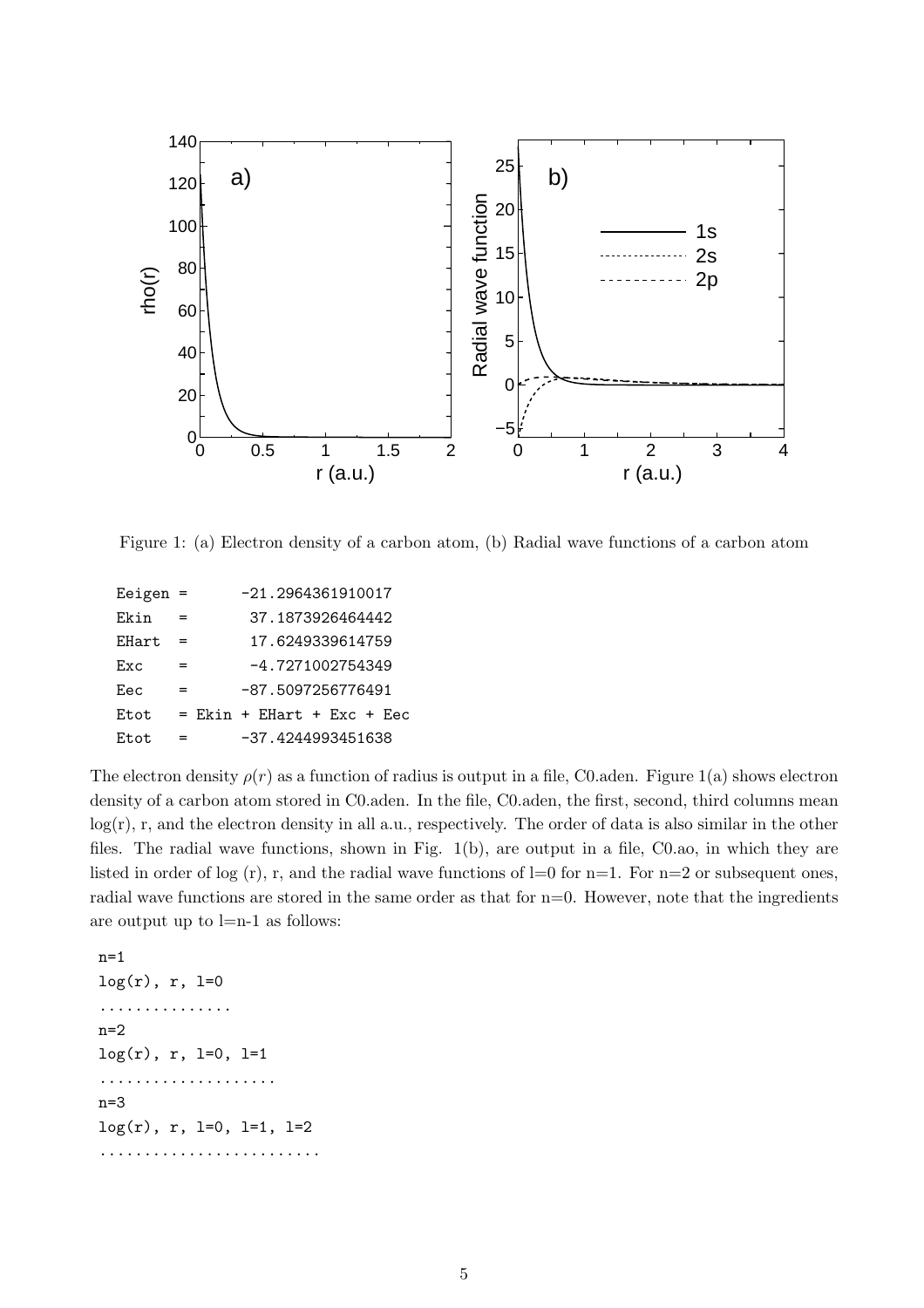## 4 Input file

An input file, C.inp, is shown below. This input file has a flexible data format, in which a parameter is given behind a keyword, the order of keywords is arbitrary, and a blank and a comment can also be described freely.

```
#
# File Name
#
System.CurrrentDir ./ # default=./
System.Name C0
Log.print 0ff # 0N|OFF
System.UseRestartfile yes # NO|YES, default=NO
System.Restartfile CO # default=null
#
# Calculation type
#
eq.type sch # sch|sdirac|dirac
calc.type all # ALL|VPS|PAO
xc.type LDA # LDA|GGA
#
# Atom
#
AtomSpecies 6
max.occupied.N 2
total.electron 6.0
valence.electron 4.0
<occupied.electrons
1 2.0
2 2.0 2.0
occupied.electrons>
#
# parameters for solving 1D-differential equations
#
grid.xmin -8.0 + default=-7.0 rmin(a.u.)=exp(grid.xmin)
grid.xmax 2.8 # default= 2.5 rmax(a.u.)=exp(grid.xmax)
grid.num 2000 # default=4000
grid.num.output 500 # default=2000
#
# SCF
#
```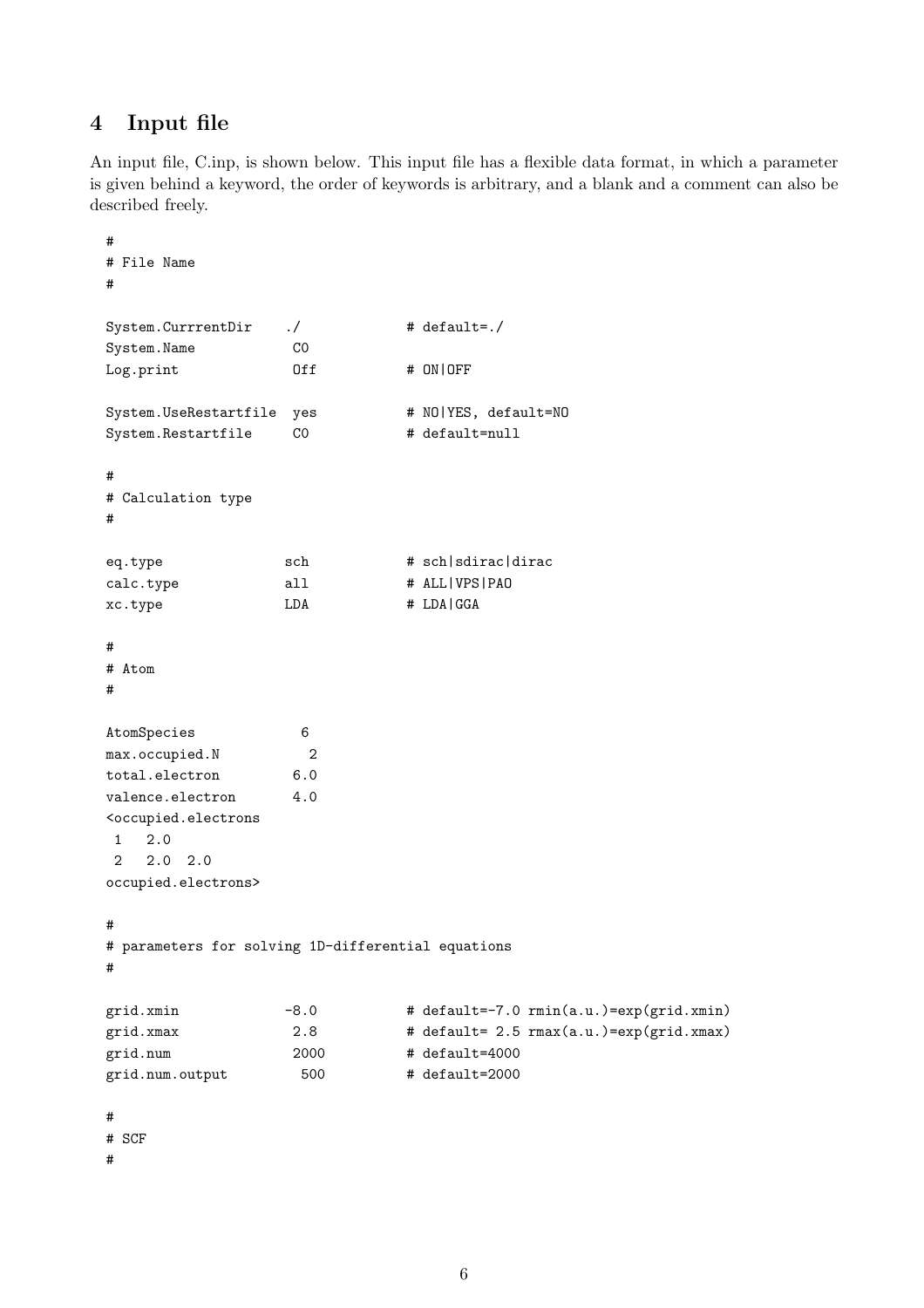```
scf.maxIter 60 # default=40
scf.Mixing.Type simple # Simple|GR-Pulay
scf.Init.Mixing.Weight 0.10 # default=0.300
scf.Min.Mixing.Weight 0.001 # default=0.001
scf.Max.Mixing.Weight 0.800 # default=0.800
scf.Mixing.History 7 # default=5
scf.Mixing.StartPulay 9 # default=6
scf.criterion 1.0e-10 # default=1.0e-9
#
# Pseudopotetial, cutoff (A.U.)
#
vps.type TM # BHS|TM
number.vps 2
<pseudo.NandL
0 2 0 1.50 0.0
1 2 1 1.62 0.0
pseudo.NandL>
Blochl.projector.num 4 # default=1 which means KB-form
local.type polynomial # Simple|Polynomial
local.part.vps 1 # default=0
local.cutoff 1.50 # default=smallest_cutoff_vps
local.origin.ratio 4.00 # default=3.0
log.deri.RadF.calc on # ON|OFF
log.deri.MinE -3.0 # default=-3.0 (Hartree)
log.deri.MaxE 2.0 # default= 2.0 (Hartree)
log.deri.num 50 # default=50
<log.deri.R
0 2.2
1 2.4
log.deri.R>
ghost.check off # ON|OFF
#
# Core electron density for partial core correction
# pcc.ratio=rho_core/rho_V,
# pcc.ratio.origin = rho_core(origin)/rho_core(ip)
#
charge.pcc.calc on # ON|OFF
pcc.ratio 0.25 # default=1.0
pcc.ratio.origin 5.00 # default=6.0
#
# Pseudo atomic orbitals
#
maxL.pao 2 + 4 default=2
num.pao 5 # default=7
```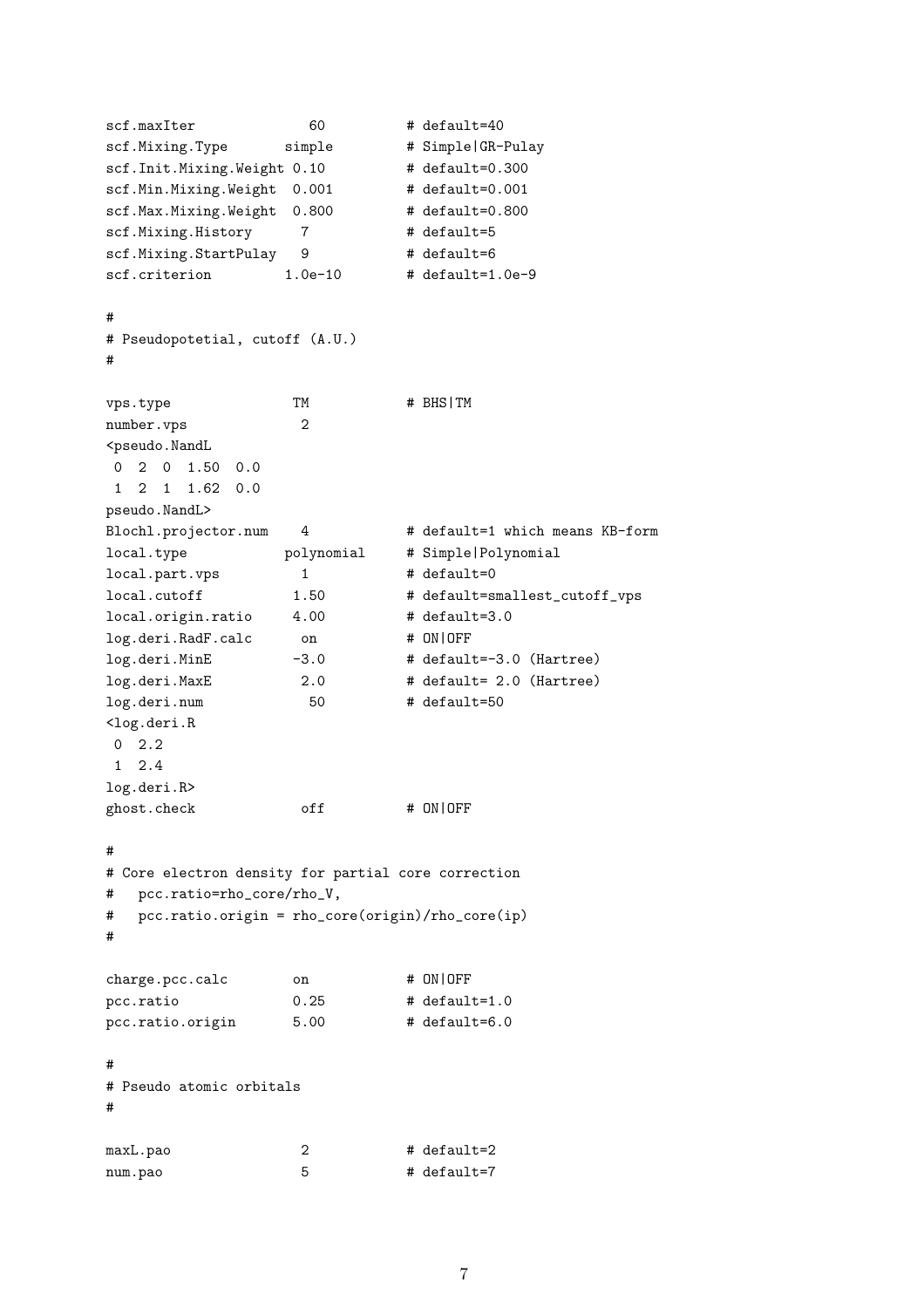```
radial.cutoff.pao 5.0 # default=5.0 (Bohr)
height.of.wall 20000.0   # default=4000.0 (Hartree)
rising.edge 0.2 # default=0.5(Bohr),r1=rc-rising.edge
search.LowerE -3.000 # default=-3.000 (Hartree)
search.UpperE 20.000 # default=20.000 (Hartree)
num.of.partition 300 # default=300
matching.point.ratio 0.67 # default=0.67
```
The specification of each keyword is as follows:

## Common keywords for calc.type=ALL|VPS|PAO

#### System.CurrrentDir

The directory that files are output.

#### System.Name

The file name of output files.

#### Log.print

The informations during the calculation are output to the standard output. Specify Log.print=ON when outputting, or Log.print=OFF when non-outputting. This keyword is used for developers.

#### System.UseRestartfile

For an atom with a large atomic number, all electron calculation requires a considerable computational time. So, it is needed to reduce the computational time when optimal cutoff radii of pseudopotentials are determined in a trial and error. If the keyword, System.UseRestartfile, is specified as YES, a restart file which contains informations of all electron calculation is used in order to skip the all electron calculation. If there is no restart file, a restart file is generated in case of System.UseRestartfile=YES.

#### System.Restartfile

If System.UseRestartfile=YES, then the name specified by the keyword, System.Restartfile, is referred to as a restart file.

#### eq.type

The keyword, eq.type, specifies the type of equation. For the non-relativistic Kohn-Sham equation, please specify 'sch'. On the other hand, for the scalar and fully relativistic Kohn-Sham equation, please specify 'sdirac' and 'dirac', respectively.

#### calc.type

The keyword specifies a calculation type. The SCF calculation for all electron calculation (ALL), the generation of pseudopotentials (VPS), or the generation of pseudo-atomic orbitals (PAO) with a confinement potential are available. In addition to the three schemes, ALLFEM (FEMLDA) and FEMHF are available for the all electron LDA and HF calculations using the finite element method (FEM) [11], respectively. Due to a technical reason during development, two specifications, ALLFEM and FEMLDA are equivalent to each other.

#### xc.type

Approximate method (LDA or GGA) used for an exchange correlation energy, where LDA is a form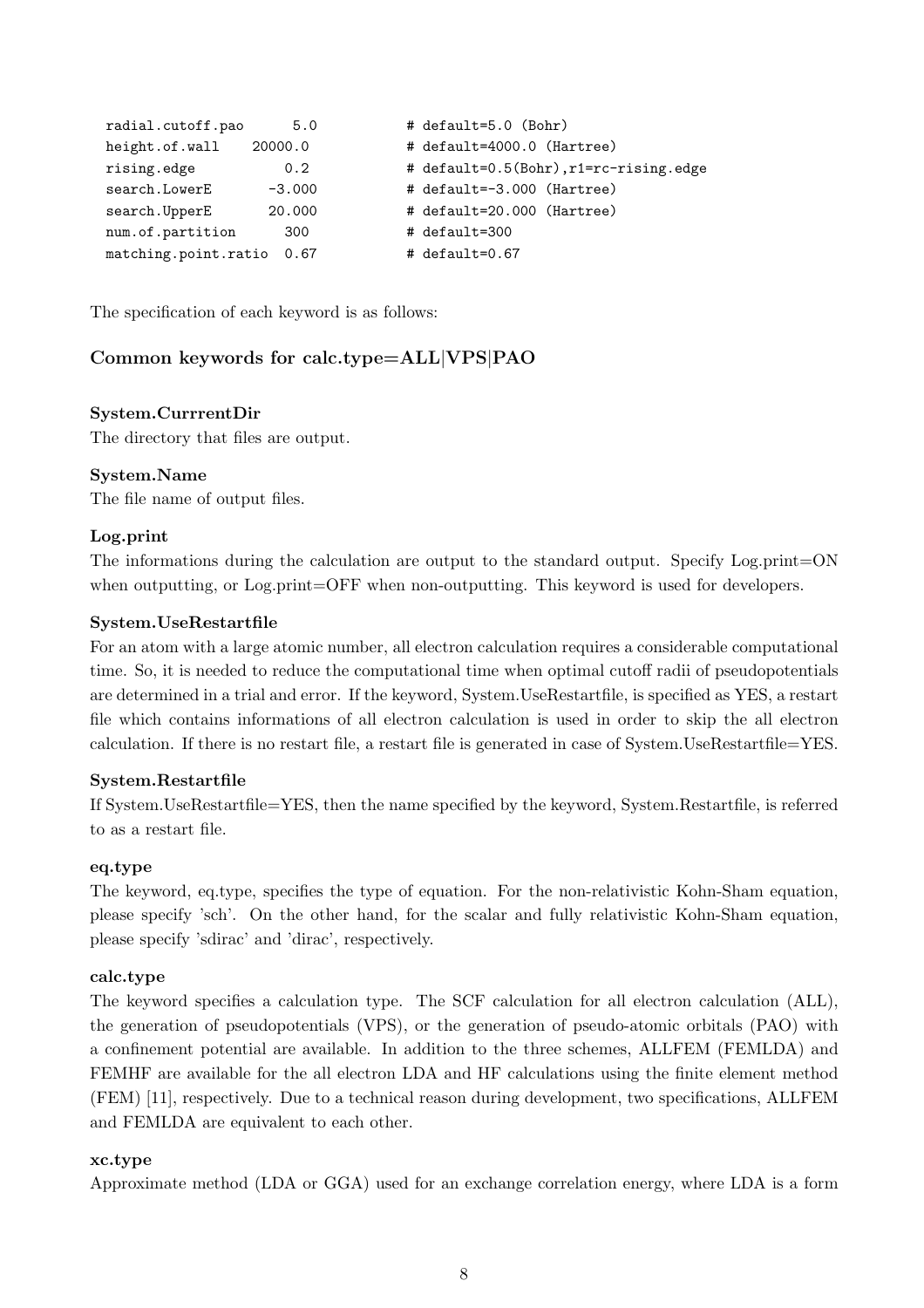parametrized by Perdew and Zunger [1], and GGA is a form proposed by Perdew, Burke, and Ernzerhof [3]. Also, a LDA functional proposed by Vosko, Wilk, and Nusair is available by LDA-VWN [2].

### AtomSpecies

Give the atomic number.

#### max.occupied.N

Give the maximum number of the principal quantum number, n, for occupied electrons.

#### total.electron

Give the total number of electrons in an atom. It is also possible to give the number of electrons corresponding to not only a neutral atom, but also a positive or negative charged atom. However, note that it becomes difficult to achieve the convergence in the SCF calculation for a negative atom (there are more electrons than atomic number), since wave functions tend to be delocalized or unbound spatially.

#### valence.electron

Give the number of electrons of valence electrons.

#### occupied.electrons

Give the number of electrons occupied in each orbital. As seen in C.inp, when 1s, 2s, and 2p orbitals of a carbon atom are occupied by two electrons in consideration of the spin degeneracy, respectively, they are specified as follows:

<occupied.electrons 1 2.0 2 2.0 2.0 occupied.electrons>

The beginning of the description must be  $\leq$  occupied. electrons, and the last of the description must be occupied.electrons>.

#### grid.xmin

The radial Kohn-Sham equation is solved numerically by a modified Euler type method from both a radial point  $r_{\min}$  near the origin and a distant radial point  $r_{\max}$  (a.u.). Here, a radial point  $r_{\min}$  near the origin is specified by the keyword, grid.xmin. Note that there is a relation,  $r_{\min}(\text{a.u.})=\exp(\text{grid.xml})$ . In case of the FEM calculation, a different type of grid is used. See the section, FEM calculation, for the detail.

#### grid.xmax

The keyword, grid.xmax, specifies a distant radial point  $r_{\text{max}}$  (a.u.) which begins to solve a Kohn-Sham equation. As well as grid.xmin, note that  $r_{\text{max}}(a.u.) = \exp(\text{grid}.xmax)$ . The selection of a suitable grid.xmax is dependent on an atom. For an atom with only localized electrons such as carbon and oxygen, the use of about 2.5 (a.u.) is recommended as grid.xmax. In case of an atom such as Na, Ti, Fe with delocalized electrons, the use of about 3.0 (a.u.) or more is recommended as grid.xmax. Moreover, a large value for grid.xmax should be used when a atom is charged negatively. In case of the FEM calculation, a different type of grid is used. See the section, FEM calculation, for the detail.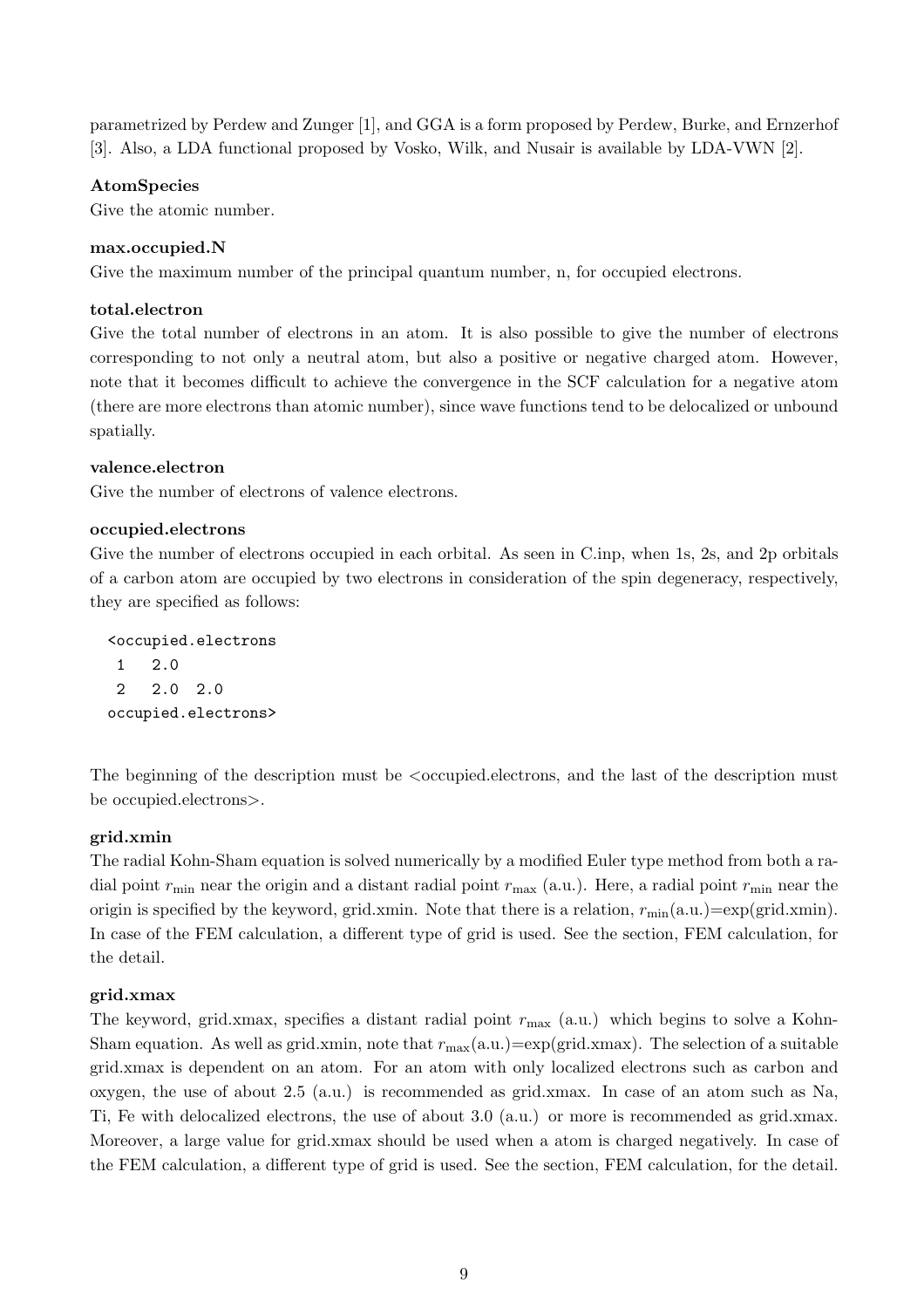## grid.num

The radial coordinate  $r$  is discretized to solve the radial Kohn-Sham equation by a modified Euler type method. The number of division is specified by grid.num. The actual mesh division is done for  $x (=log(r))$  as  $dx=(grid.xmax-grid.xmin)/(grid.num-1)$  rather than for r to cope with large variations near the origin of potential and wave functions. In case of the FEM calculation, a different type of grid is used. See the section, FEM calculation, for the detail.

## grid.num.output

It is possible to change the number of grids for  $r$  in output files by the keyword, grid.num.output, although the actual calculation is performed using grid.num.

### scf.maxIter

The maximum number of SCF iterations is specified by the keyword, scf.maxIter. The SCF loop is terminated at the number specified by scf.maxIter even if the convergence criterion is not satisfied.

## scf.Mixing.Type

A mixing method of generating an input electron density at the next SCF step is specified by keyword, scf.Mixing.Type. Three schemes are available: Simple, GR-Pulay, and Pulay, which are the simple mixing method, GR-Pulay method (Guaranteed-Reduction Pulay method) [12], and the Pulay method [13], respectively. The simple mixing method used here is modified to accelerate the convergence by referring to a convergence history. So, the use of the simple mixing method is recommended because of its robustness.

## scf.Init.Mixing.Weight

The keyword, scf.Mixing.Weight, gives an initial mixing weight used by all the mixing methods in ADPACK . The valid range is  $0 \lt scf.Mixing.Weight < 1$ .

## scf.Min.Mixing.Weight

The keyword, scf.Init.Mixing.Weight, gives the lower limit of a mixing weight in the simple mixing method.

## scf.Max.Mixing.Weight

The keyword, scf.Max.Mixing.Weight, gives the upper limit of a mixing weight in the simple mixing method.

## scf.Mixing.History

In the GR-Pulay and Pulay methods, the input electron density at the next SCF step is calculated by making use of the output electron densities in the several previous SCF steps. The keyword, scf.Mixing.History, specifies the number of previous SCF steps which are taken into account for the calculation. For example, scf.Mixing.History is specified to be 3, and the SCF step is 6th. Then, the output electron density at 5, 4, and 3 SCF steps are taken into account to construct an optimum input electron density.

## scf.Mixing.StartPulay

The SCF step which starts the GR-Pulay or Pulay method is specified by the keyword, scf.Mixing.StartPulay. The simple mixing method is employed in SCF steps before starting GR-Pulay or Pulay method.

## scf.criterion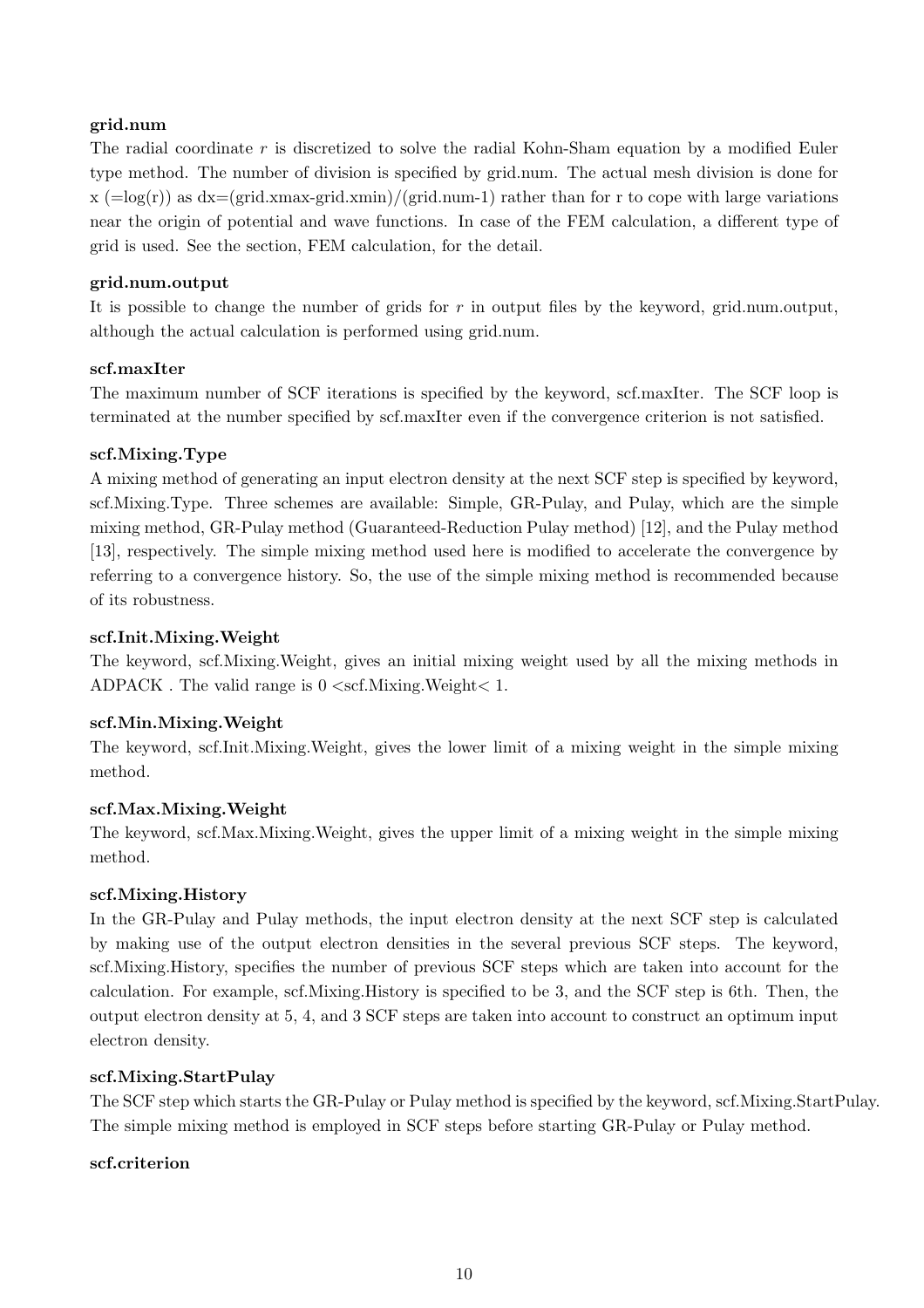The keyword, scf.criterion, specifies a convergence criterion for the SCF calculation. The SCF iteration is terminated when a condition, NormRD<scf.criterion, is satisfied, where a norm of the deviation between the input and output electron densities, NormRD, is defined by  $4\pi \int_{r}^{r_{\text{max}}}$  $r_{\min}^{r_{\max}}(\rho_{\text{inp}}(r)-\rho_{\text{out}}(r))^{2}r^{2}dr.$ 

### Specific keywords fo calc.type=VPS|PAO

#### vps.type

When VPS is chosen for the keyword, calc.type, the keyword, vps.type, specifies a generation method of pseudopotentials. Either BHS [5], TM [4], or MBK [6] is available.

#### number.vps

Give the total number of pseudopotentials that you want to generate.

#### pseudo.NandL

The keyword, pseudo.NandL, specifies a set of a principal quantum number, N, and an angular momentum quantum number, L, of pseudopotentials corresponding to the number of potentials specified by the keyword, number.vps. For example, if number.vps is chosen to be 2 for a carbon atom, and the pseudopotentials for 2s and 2p orbitals are generated, then specify in the following way:

<pseudo.NandL 0 2 0 1.3 0.0 1 2 1 1.3 0.0 pseudo.NandL>

The first column specifies a serial number beginning from zero, which is used in the specification of the keyword, local.part.vps. In the second or third columns, a principal number and an angular momentum quantum number are given. The fourth column provides a cutoff radius (a.u.) for the generation of pseudopotentials. Although an optimum cutoff radius is determined so that the generated pseudopotential has a smooth shape without distinct kinks and a lot of nodes, however, the choice is made in a somewhat empirical way. The fifth column provides an energy at which each pseudopotential is generated. However, if the state is occupied (non-zero occupation), then the eigenenergy is used instead of the value given by the fifth column. The energy given by the fifth column is used for only a state with zero occupation. Regardless of the occupation number, the fifth column has to be provided. The beginning of the description must be  $\leq$  pseudo.NandL, and the last of the description must be pseudo.NandL>.

#### Blochl.projector.num

The keyword, Blochl.projector.num, specifies the number of projectors for each L-component in separable pseudopotentials. If you specify 1 for Blochl.projector.num, this means the Kleinman and Bylander (KB) separable pseudopotential. As the number of Blochl.projector.num increases, the separable pseudopotential converges the semilocal non-separable pseudopotential. We recommend you to use 2 or 3 for Blochl.projector.num in order to increase the transferability of the separable pseudopotential. We guess that you might consider the increase of computational efforts due to the increasing projectors. However, the matrix elements for the non-local part are evaluated outside the SCF loop. Therefore, the computational demand for a larger number of projectors is quite small.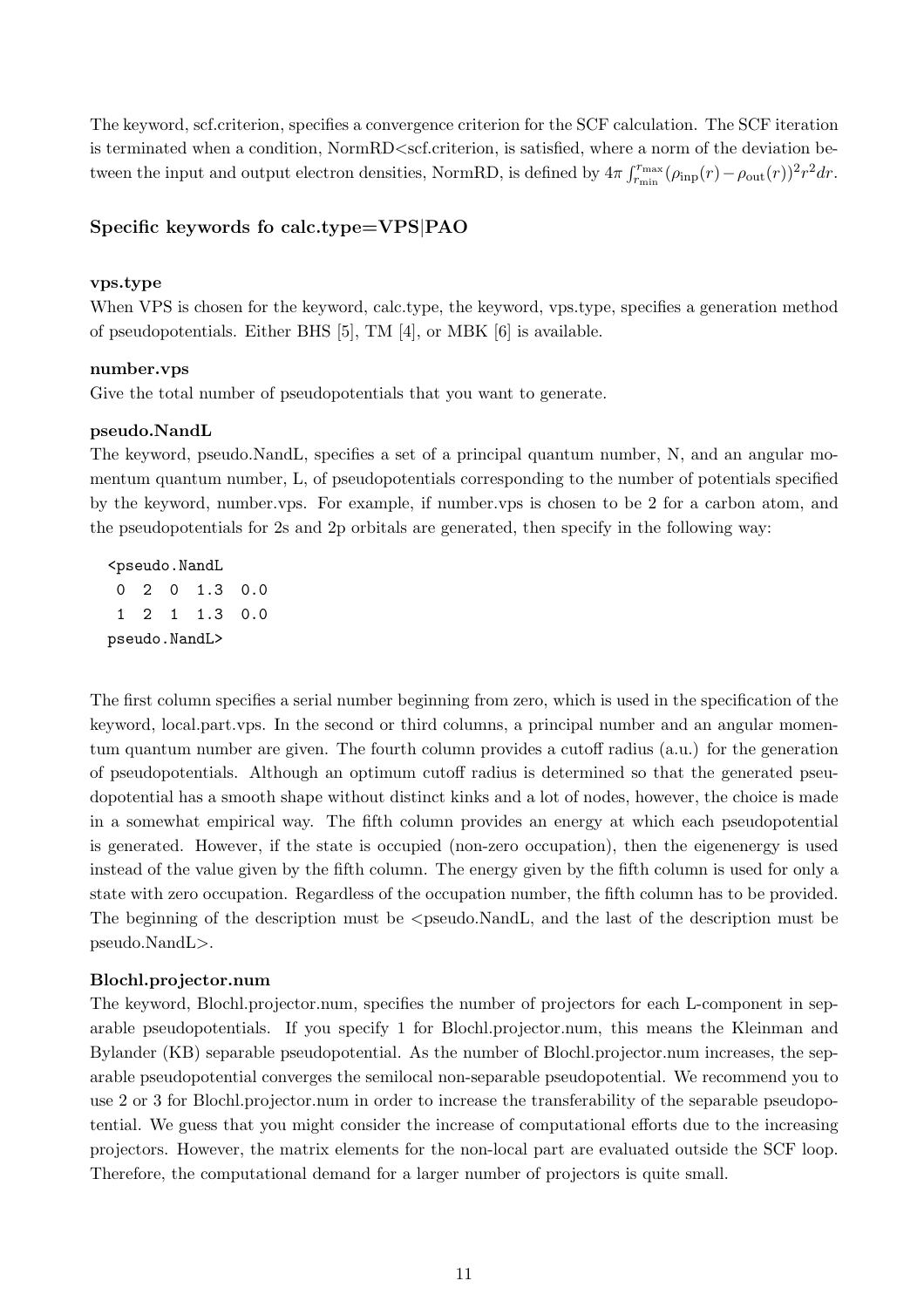#### local.type

The keyword, local.type, specifies a way for generating the local part of pseudopotentials. 'Simple' means that a l-component of pseudopotential, specified by the keyword (local.part.vps), is used as the local part. 'Polynomial' means that the local part for the inside of a cutoff radius is generated using a polynomial and that the outer part is proportional to  $-1/r$ . At the cutoff radius the two parts are connected so that up to third derivatives are continuous.

#### local.part.vps

When 'Simple' for the keyword, local.type, is used, the keyword, local.part.vps, specifies the local potential used in the generation of factorized pseudopotentials. In this specification, please choose the number of the first column in the specification of the keyword, pseudo.NandL.

#### local.cutoff

When 'Polynomial' is used for the keyword, local.type, the cutoff radius,  $r_{\rm lc}$  (a.u.), at which a polynomial local part is connected to  $-N_v/r$ , is specified by the keyword, local.cutoff, where  $N_v$  is the number of valence electrons in the pseudopotential generation.

#### local.origin.ratio

When 'Polynomial' is used for the keyword, local.type. The keyword, local.origin.ratio, specifies the value of the local potential at the origin. It should be noted to be  $V_L(0) = \text{local.origin.ratio} \times V_L(r_{\text{lc}})$ .

#### log.deri.RadF.calc

In case of 'calc.type=VPS', if you want to calculate the logarithmic derivatives of radial wave functions for the all electron potential, semilocal pseudopotentials, and separable pseudopotentials, then, please specify ON for the keyword, log.deri.RadF.calc. If not so, please specify OFF. The calculated logarithmic derivatives are output to the file, \*.1d0,\*.1d1,..., where \* means 'System.Name' you specified, the number attached to the last of the file extension 'ld' is the angular momentum number L. In these files, the first column is energy, the second  $(D_0)$ , third  $(D_1)$ , and fourth  $(D_2)$  columns are the logarithmic derivatives of radial wave functions for the all electron potential, the semilocal non-separable pseudopotential, and the separable pseudopotential, respectively. In addition to the output of logarithmic derivatives to the files, an useful quantities,  $I_0$  and  $I_1$ , are evaluated in order to discriminate the transferability of the separable pseudopotentials by

$$
I_0 = \int_{\log \text{.deri.MaxE}}^{\log \text{.deri.MaxE}} (D_0 - D_2)^2 dE
$$
  

$$
I_1 = \int_{\log \text{.deri.MaxE}}^{\log \text{.deri.MaxE}} (D_1 - D_2)^2 dE
$$

Ideally, the maximum transferability can be obtained when  $I_0$  and  $I_1$  are zero. So, it is desirable to make pseudopotentials with small  $I_0$  and  $I_1$ .  $I_0$  and  $I_1$  are output on the standard output (your display).

#### log.deri.MinE

In case of 'calc.type=VPS' and 'log.deri.RadF.calc=ON', the keyword, log.deri.MinE, gives the lower bound of energy (Hartree) used in the calculation of logarithmic derivatives of radial wave functions.

#### log.deri.MaxE

In case of 'calc.type=VPS' and 'log.deri.RadF.calc=ON', the keyword, log.deri.MaxE, gives the upper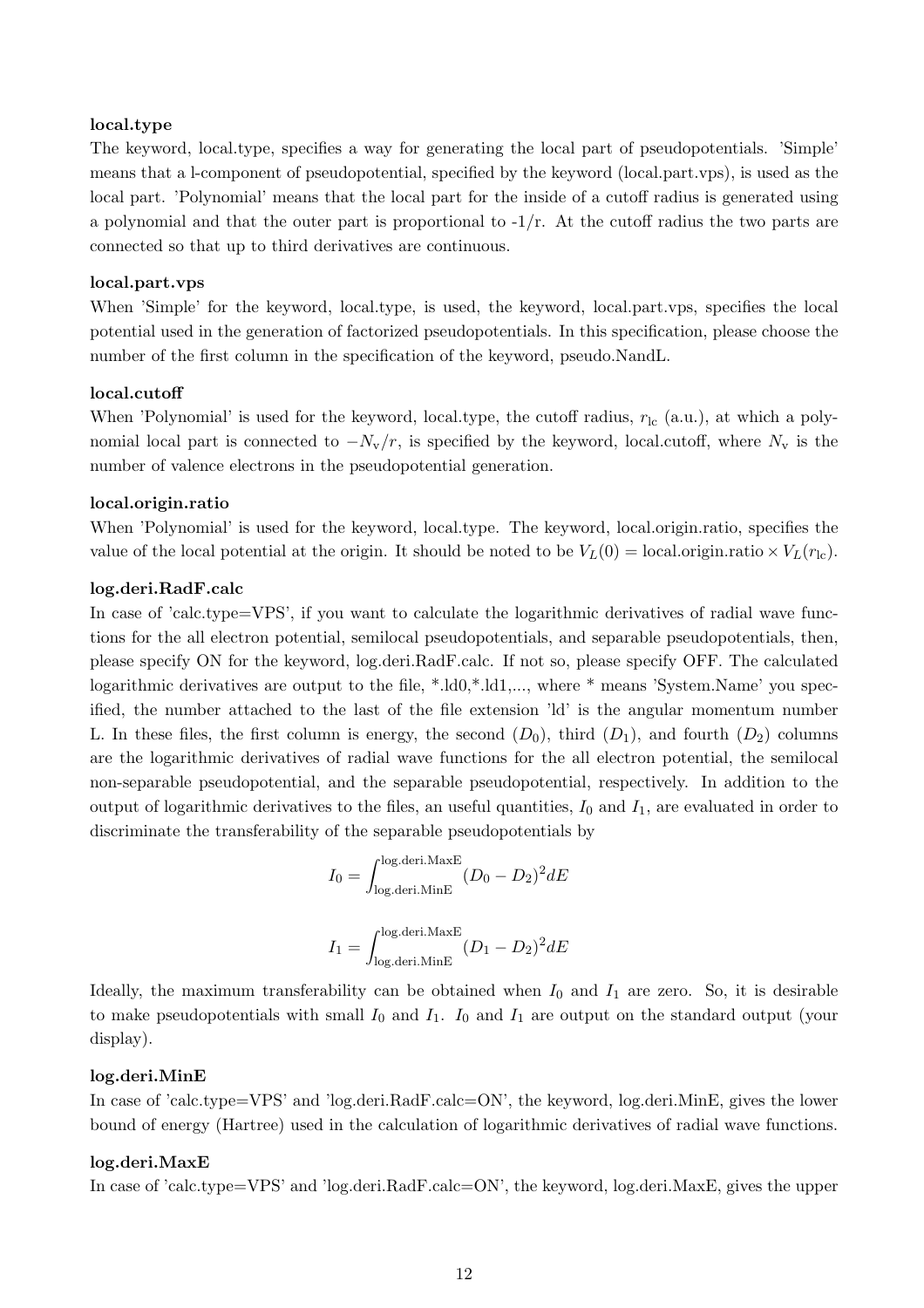bound of energy (Hartree) used in the calculation of logarithmic derivatives of radial wave functions.

#### log.deri.R

In case of 'calc.type=VPS' and 'log.deri.RadF.calc=ON', the keyword, log.deri.R, gives the radius (a.u.) at which the logarithmic derivatives of radial wave functions are evaluated. If eq.type=sch or eq.type=sdirac, the keyword, log.deri.R, is specifid for each angular momentum number L as follows:

<log.deri.R 0 2.2 1 2.4 log.deri.R>

The beginning of the description must be  $\langle \log \det R \rangle$ , and the last of the description must be log.deri.R>. The first column is the angular momentum number L, and the second column is the radius at which the logarithmic derivatives of radial wave functions are evaluated. If eq.type=dirac, the third column is needed as follows:

<log.deri.R 0 2.0 1.9 1 2.0 2.1 log.deri.R>

where the second and third column give the radii at which the logarithmic derivatives of radial wave functions of  $j = l + 1/2$  and  $j = l - 1/2$  are evaluated, respectively.

#### ghost.check

In case of 'calc.type=VPS', if you want to check whether there are ghost states for the generated separable pseudopotentials, please specify ON for the keyword, ghost.check. If not so, please specify OFF for the keyword. The calculation result appears on the standard output (your display).

#### charge.pcc.calc

A charge density used for a partial core correction (PCC) to the exchange-correlation functional [14] is calculated by turning charge.pcc.calc on.

#### pcc.ratio

The keyword, pcc.ratio, is a parameter in the calculation of a partial core electron density. The core electron density is approximated using a fourth order polynomial below the cutoff radius  $r_{\text{pcc}}$  at which the ratio  $\rho_c/\rho_v$  between the core electron density  $\rho_c$  and the valence electron density  $\rho_v$  becomes pcc.ratio.

#### pcc.ratio.origin

The keyword, pcc.ratio.origin, is a parameter in the calculation of a partial core electron density. The core electron density is approximated using a fourth order polynomial, so that the core electron at the origin satisfies a relation,  $\rho_c(0)$ =pcc.ratio.origin× $\rho_c(r_{\rm pcc})$ .

#### Specific keywords for calc.type=PAO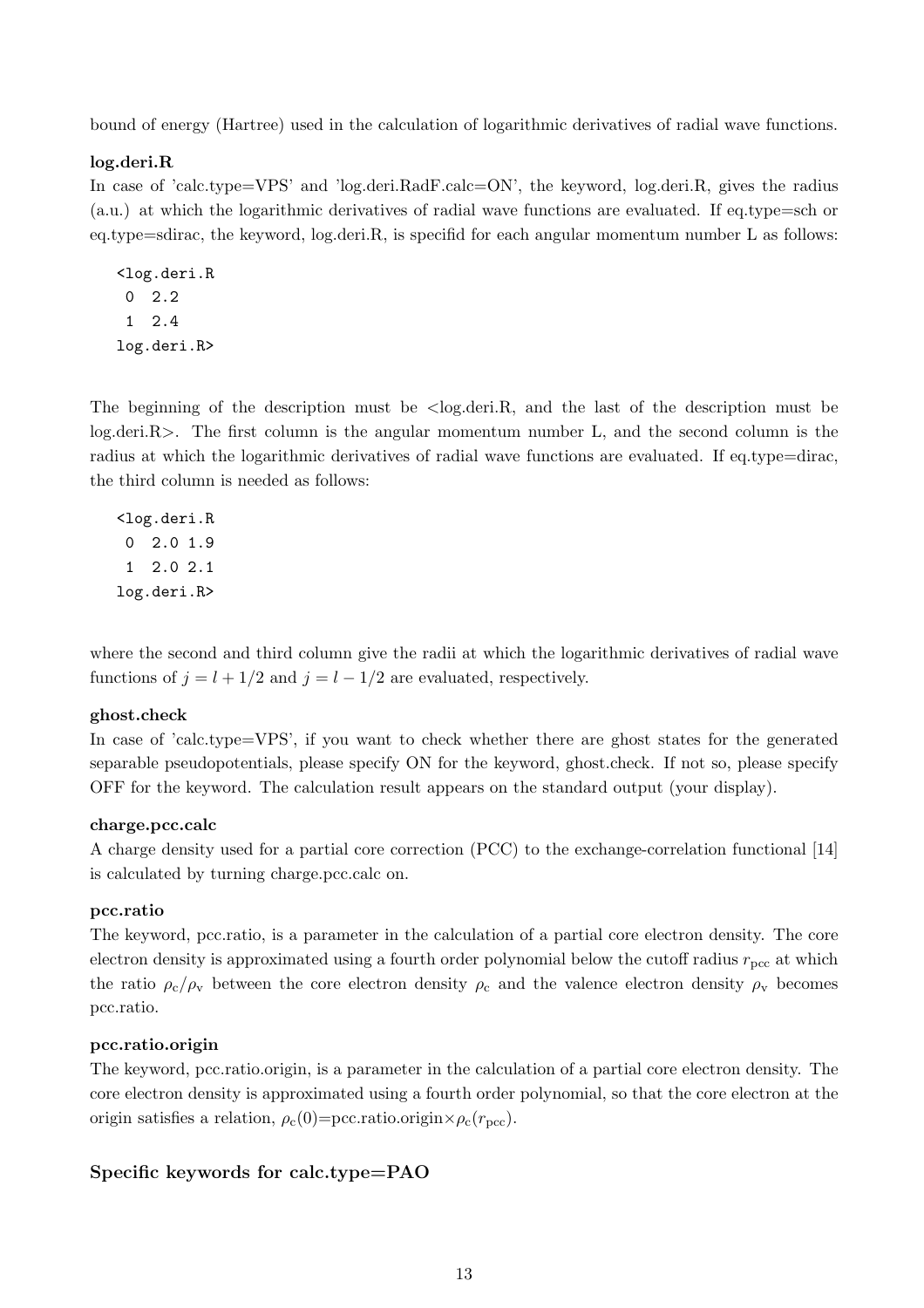### maxL.pao

The pseudo-atomic orbitals are generated up to an angular momentum quantum number, maxL.pao.

#### num.pao

The number of pseudo-atomic orbitals generated with the same angular momentum quantum number.

### radial.cutoff.pao

The keyword, radial.cutoff.pao, specifies a cutoff radius  $r_c(a.u.)$  for the pseudo-atomic orbitals.

### height.of.wall

The keyword, height.of.wall, specifies a height (Hartree) of confinement wall.

### rising.edge

The keyword, rising.edge, controls a shape of rising edge of the confinement wall. Note that there is a relation  $r_1=r_c-r_i$  rising.edge. See also the section, Generation of pseudo-atomic orbitals.

### search.LowerE

The keyword, search.LowerE, gives the lower bound of energy for searching eigenenergies of pseudoatomic orbitals.

### search.UpperE

The keyword, search.UpperE, gives the upper bound of energy for searching eigenenergies of pseudoatomic orbitals.

### num.of.partition

The keyword, num.of.partition, gives the number of energy partitioning, ranging from the search.LowerE to the search.UpperE. First, the eigenstates of pseudo-atomic orbitals are roughly explored for the energy ranges partitioned by the keyword, num.of.partition. Then, the eigenstates are refined in the energy range with a correct number of nodes.

#### matching.point.ratio

The keyword, matching.point.ratio, gives a matching point to connect two wave functions solved from the origin and the distant. It should be noted that the matching grid number is given by matching.point.ratio  $\times$  grid.num.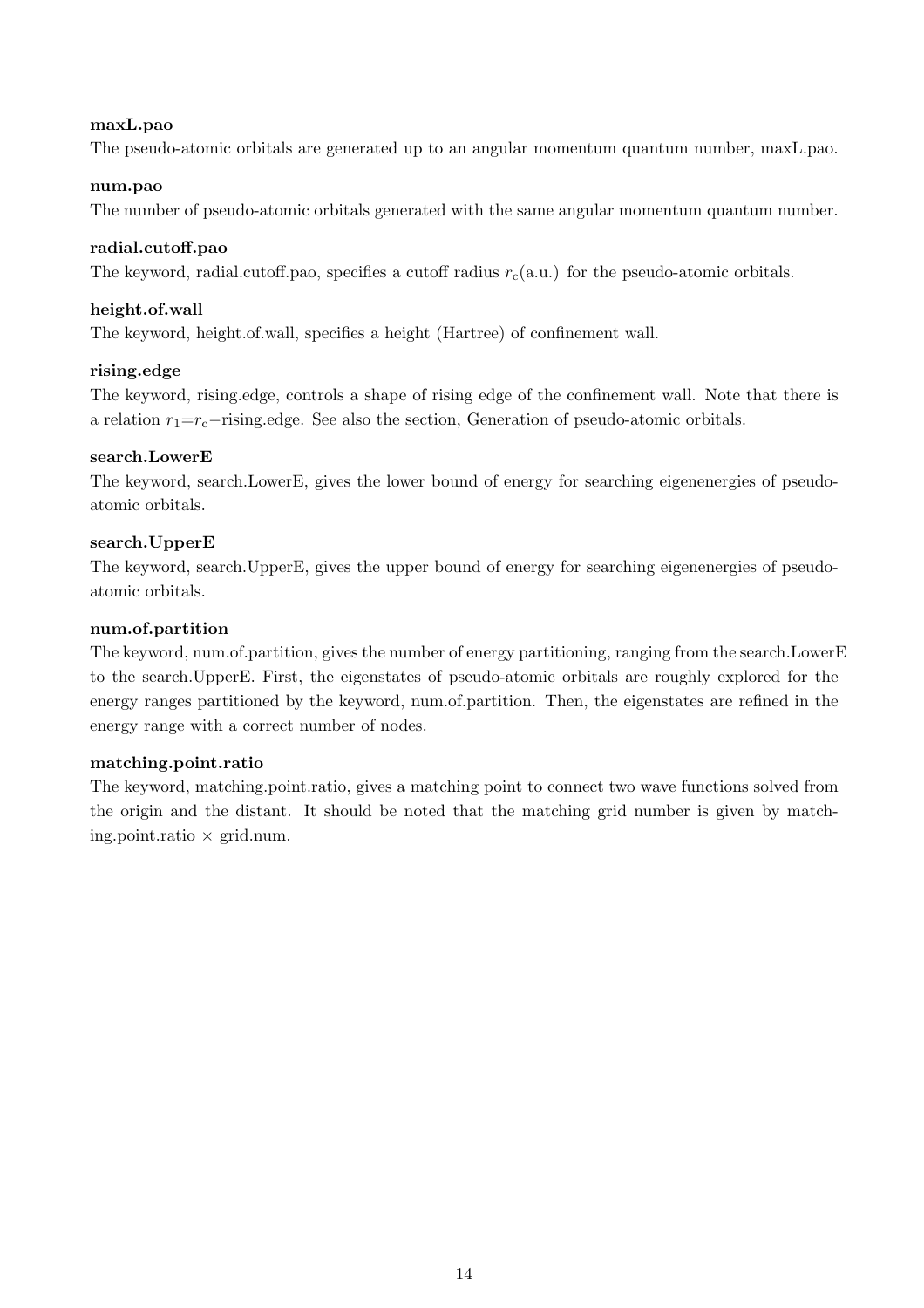## 5 All electron calculation

In this section, keywords for the all electron calculation are explained. These keywords discussed here are important for all calculations including the generation of pseudopotentials and pseudoatomic basis functions, since both the generations of pseudopotentials and pseudo-atomic orbitals are based on the all electron calculation. The list of keywords and some comment for the all electron calculation are as follows:

#### 1. xc.type

Choose GGA, LDA, or LDA-VWN

### 2. total.electron

Give the total number of electrons. It is also possible to give the number of electrons corresponding to not only a neutral atom, but also a positive or negative charged atom.

### 3. grid.xmin

Set grid.xmin  $(r_{\min}(a.u.) = exp(grid.xmin))$ , where  $r_{\min}$  is the minimum radius from which radial differential equations are solved toward a distant. An appropriate value for grid.xmin is -7.0 from H to Kr, and -10.0 for heavier atoms.

### 4. grid.xmax

Set grid.xmin  $(r_{\text{max}}(a.u.) = exp(grid.xmax))$ , where  $r_{\text{max}}$  is the maximum radius from which radial differential equations are solved toward the origin. An appropriate value for grid.xmin is 2.5 to 4.0, but could depend on whether there are delocalized states or not.

#### 5. grid.num

Set the number of grids to solve radial differential equations. A larger number of grids gives a higher degree of accuracy, while the computational time increases. An appropriate value for grid.num is 3000 to 12000. For heavier atoms, the use of a larger number of grids is better to achieve a reliable calculation.

#### 6. grid.num.output

It is possible to change the number of grids for r in output files by the keyword, grid.num.output, although the actual calculation is performed using grid.num. Usually, we use 500 for it.

#### 7. scf.maxIter

Set the maximum number of SCF iteration.

#### 8. scf.Mixing.Type

Choose a method for charge mixing. Either simple, GR-Pulay, or Pulay is available. In most cases, the simple mixing scheme is enough to achieve a sufficient convergence.

#### 9. scf.Min.Mixing.Weight

Set the minimum mixing weight.

#### 10. scf.Max.Mixing.Weight

Set the maximum mixing weight.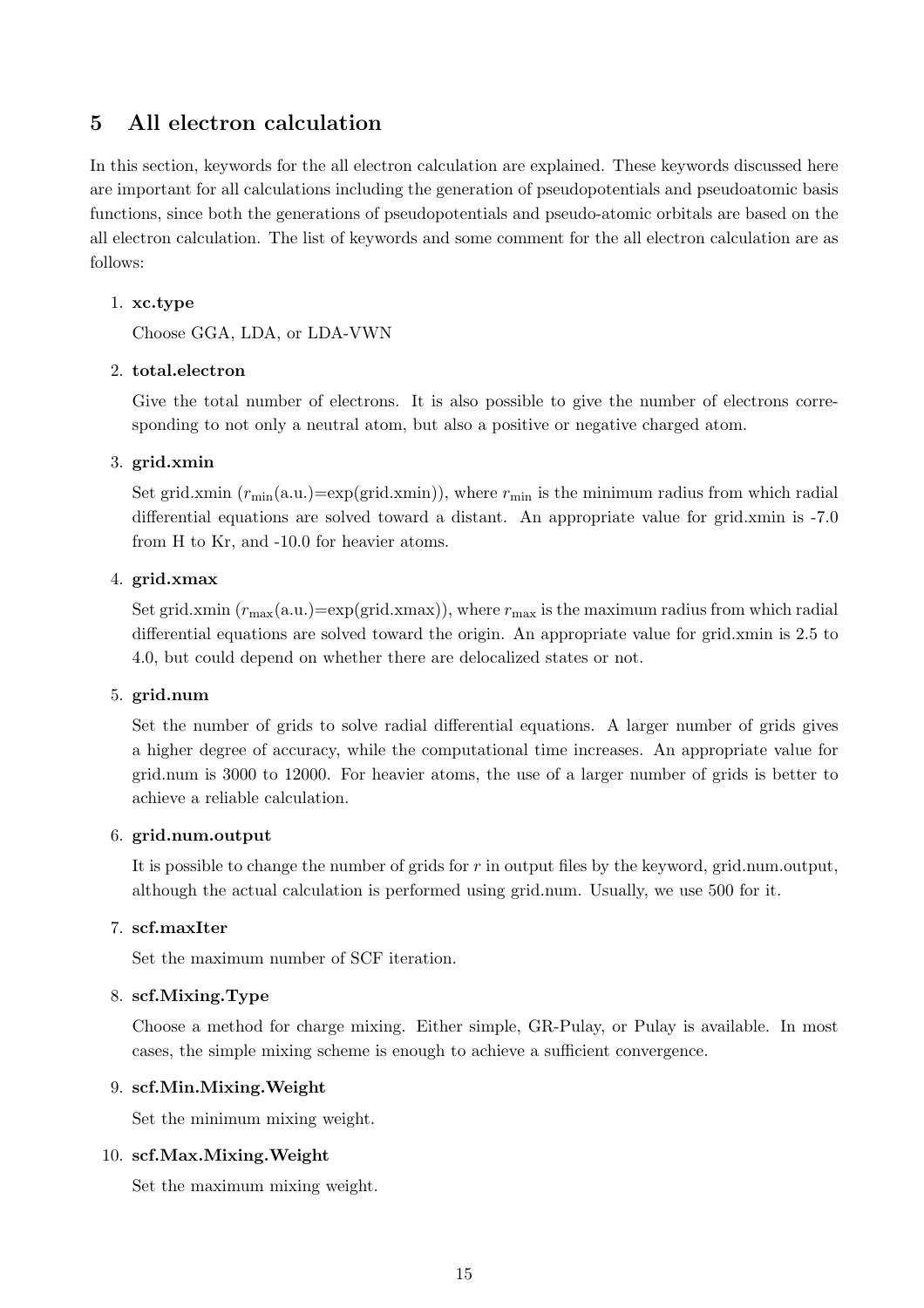### 11. scf.Mixing.History

Set previous SCF steps for charge mixing in the GR-Pulay or Pulay method.

### 12. scf.Mixing.StartPulay

Set a SCF iteration number from which the GR-Pulay or Pulay starts.

## 13. scf.criterion

Set scf.criterion. At least 1.0e-10 for the keyword should be chosen for a convergent calculation.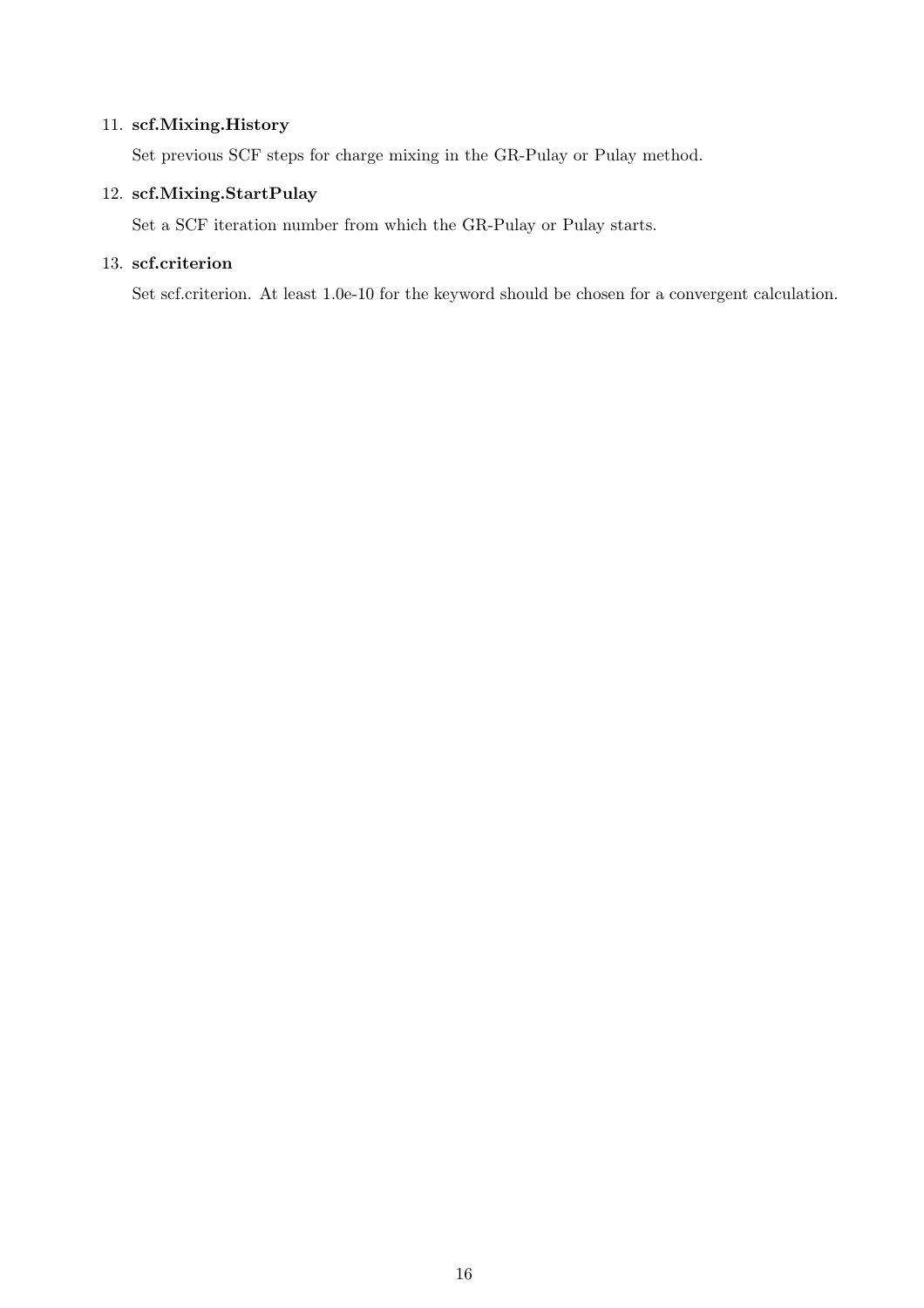## 6 Generation of pseudopotential

### 6.1 Example

Generation of pseudopotentials is illustrated for the case of a carbon atom. Please set the keyword, calc.type, to VPS in the input file C.inp, and perform as follows:

% adpack C.inp

When the calculation is completed normally, the following eight files are newly generated in the directory, 'work'.

| CO.nsvps  | non-separable pseudopotentials                                   |  |  |  |
|-----------|------------------------------------------------------------------|--|--|--|
| CO. vps   | input file, results of the SCF calculation, and pseudopotentials |  |  |  |
|           | in the KB or Blochl separable form,                              |  |  |  |
|           | and partial core density for PCC                                 |  |  |  |
| CO.vpao   | radial parts of pseudo-atomic orbitals for pseudopotentials      |  |  |  |
| CO.vden   | valence electron density, the total electron density,            |  |  |  |
|           | core electron density,                                           |  |  |  |
|           | modified core electron density for PCC                           |  |  |  |
| $CO.$ loc | local part of pseudopotentials                                   |  |  |  |
| CO.1d0    | logarithmic derivatives of wave functions $(l=0)$ .              |  |  |  |
| CO.1d1    | logarithmic derivatives of wave functions $(l=1)$ .              |  |  |  |
| CO.1d2    | logarithmic derivatives of wave functions $(l=2)$ .              |  |  |  |
|           |                                                                  |  |  |  |

#### C0.nsvps

In a file, C0.nsvps, the pseudopotentials in a non-separable form are output, in which they are listed in order of log  $(r)$ , r, the pseudopotential 0, and the pseudopotential 1, ..., where the number referred to specify the pseudopotential corresponds to the number given for the first column in the specification of the keyword, pseudo.NandL, in the input file. All the units employed are in atomic unit. Figure 2 shows the pseudopotentials of a carbon atom stored in the file, C0.nsvps.

#### C0.vps

In a file, C0.vps, the pseudopotentials in a separable form are output, in which they are listed in order of log (r), r, the local part of the pseudopotential, and the non-local part of the pseudopotential. Also, the input file and the results of the SCF calculation are added in this file for your adversaria. The file is output in the flexible data format, since the file \*.vps is used for the input file to the program package, OpenMX. In Fig. 2(b) shows the separable pseudopotentials of a carbon atom. In case of charge.pcc.calc=ON, then the file also includes the partial core density for PCC [14]. The format is the same as that of the pseudopotential, and they are listed in order of log (r), r, and the partial core density. The data of the partial core density is also used as the input date of OpenMX. In Fig. 3, the partial core density is shown together with the valence electron density stored in the file, C0.vden.

#### C0.vpao

The pseudo-atomic orbitals corresponding to the pseudopotentials are output in a file, C0.vpao. The format of the output is the same as that of  $C0$  nsvps. Figure.  $2(a)$  shows the pseudo-atomic orbitals and the pseudopotentials.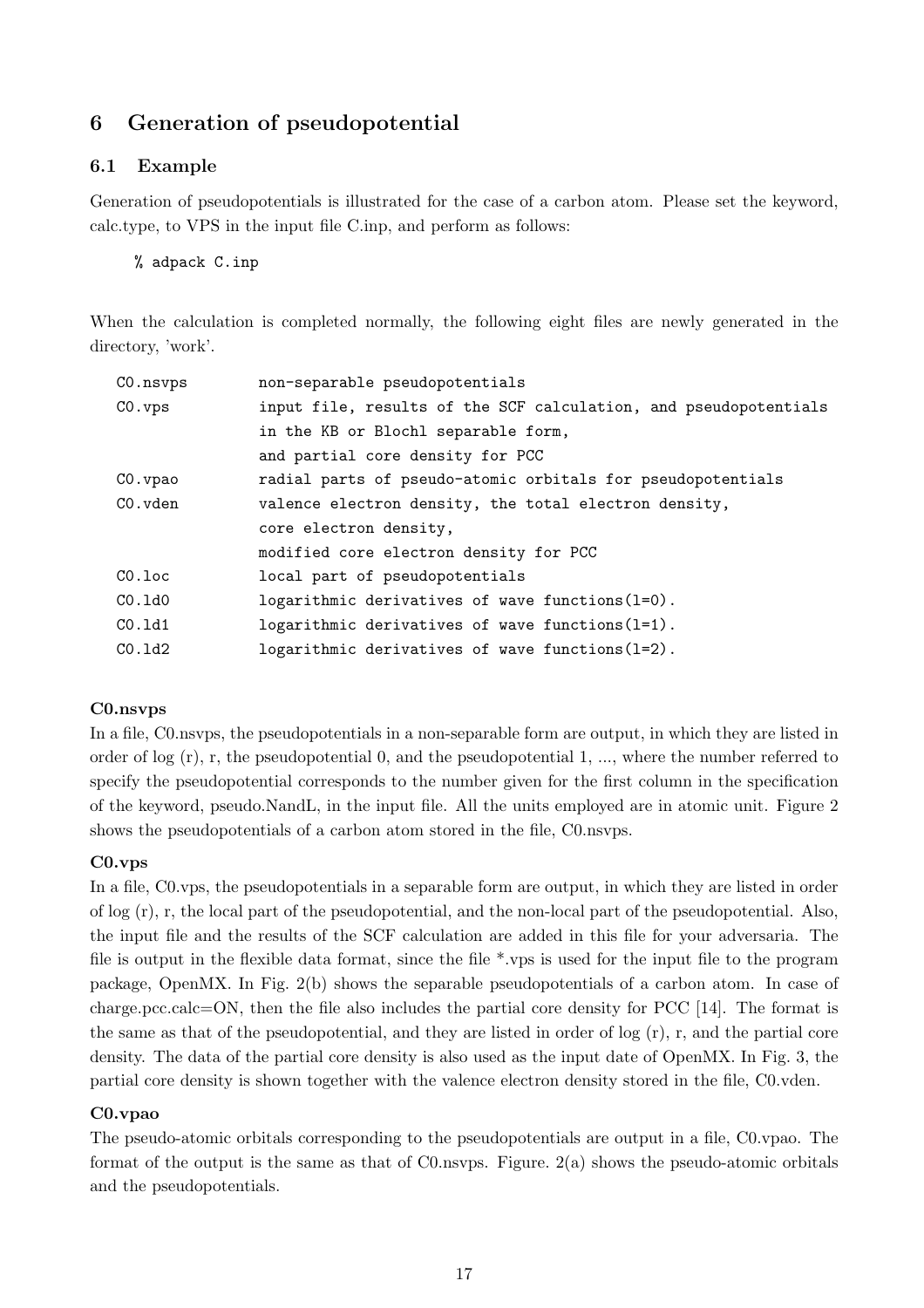

Figure 2: (a) Radial parts of the pseudo-atomic orbitals and the corresponding norm-conserving pseudopotentials, (b) Norm-conserving pseudopotentials in a separable form.

#### C0.vden

The electron density for the valence electron is stored in a file, C0.vden. In case of charge.pcc.calc=OFF, the data are output in order of

log(r), r,  $\rho_{v}$ ,  $\rho_{t}$ ,  $\rho_{c}$ ,  $4\pi r^{2} \rho_{v}$ ,  $4\pi r^{2} \rho_{t}$ ,  $4\pi r^{2} \rho_{c}$ .

In case of charge.pcc.calc=ON, the data are output in order of

log(r), r,  $\rho_v$ ,  $\rho_t$ ,  $\rho_c$ ,  $\rho_{\text{pcc}}$   $4\pi r^2 \rho_v$ ,  $4\pi r^2 \rho_t$ ,  $4\pi r^2 \rho_c$ ,  $4\pi r^2 \rho_{\text{pcc}}$ .

where

 $\rho_{\rm v}$ : Valence electron density,  $\rho_t$ : Total electron density,  $\rho_c$ : Core electron density,  $\rho_{\text{pcc}}$ : Modified core electron density for PCC.

#### C0.loc

The local part of separable pseudopotentials is output in the file, C0.loc, in order of log  $(r)$ , r, and the local part. Figure. 2(b) shows the local part of the pseudopotentials.

#### $C0.$ ld\*

The logarithmic derivatives of radial wave functions are output in the file, C0.ld\*, where \* means the angular momentum quantum number. The data are stored in order of energy and the logarithmic derivatives of radial wave functions under the all electron potential, semi-local pseudopotential, and fully separable pseudopotential.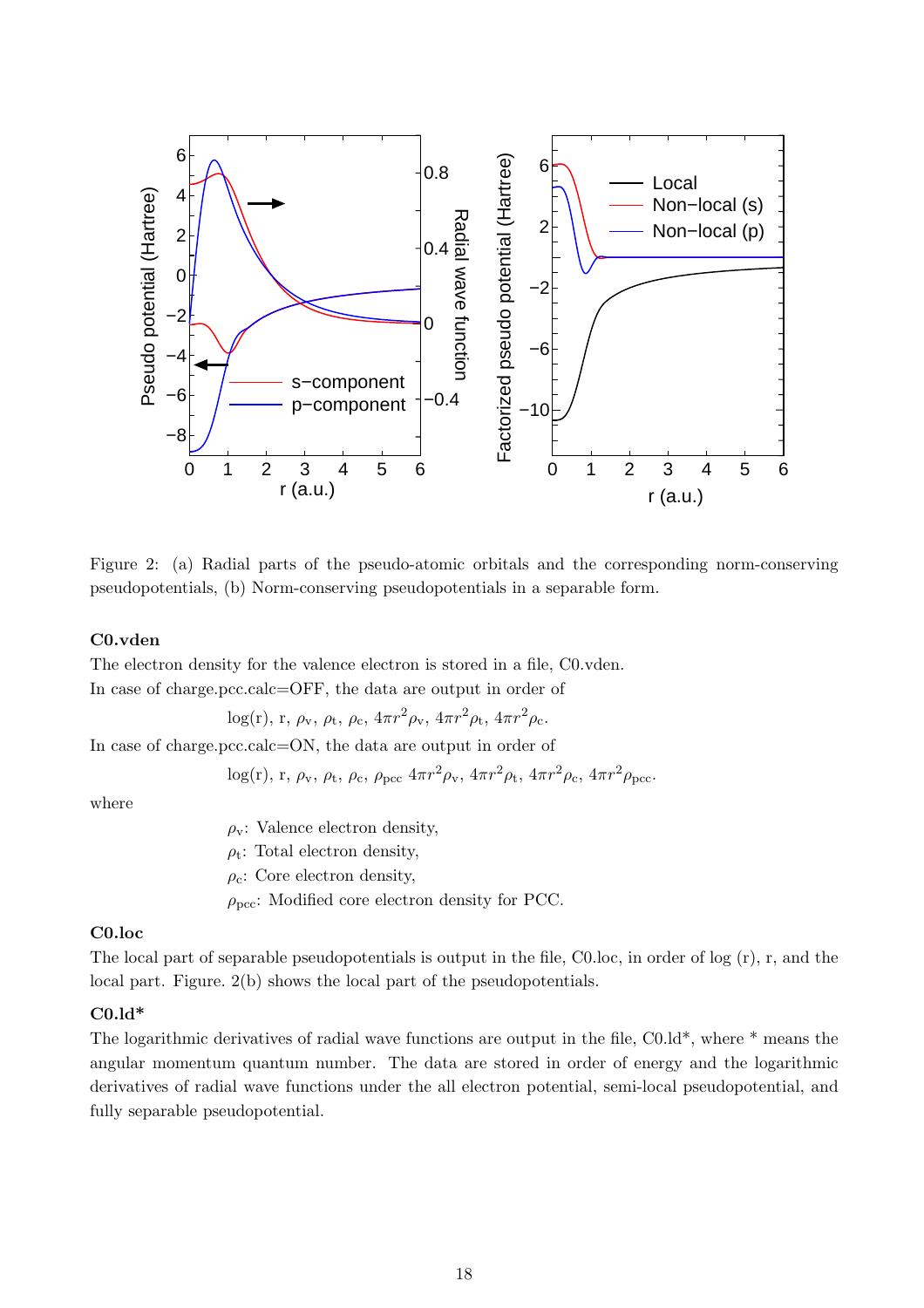

Figure 3: Valence electron and partial core densities of a carbon atom

In the generation of pseudopotentials, it is possible to choose either the BHS type, the TM type, or the MBK type. In the template file, C.inp, the TM type is chosen as the generation scheme. In practice, the choice of a suitable cutoff radius in the pseudopotential generation is made by trial and error so that the shape of the generated pseudopotentials can be smooth. Also, it is required to carefully check whether appropriate results are obtained or not for physical quantities that you want to calculate when density functional calculations are performed for molecules and solids using the generated pseudopotentials. In addition to this, a proper choice of valence states have be checked by a series of benchmark calculations.

#### 6.2 Cutoff radius

Cutoff radii of pseudopotentials are specified by the following keyword:

<pseudo.NandL 0 2 0 1.50 0.0 1 2 1 1.62 0.0 pseudo.NandL>

The first number specifies a serial number beginning from zero, which is used in the specification of the keyword, local.part.vps. In the second or third columns, a principal number and an angular momentum quantum number are given. The fourth column provides a cutoff radius (a.u.) for the generation of pseudopotentials. Although an optimum cutoff radius is determined so that the generated pseudopotentials has a smooth shape without distinct kinks and a lot of nodes, however, the selection includes somewhat an empirical factor. The fifth column provides an energy at which each pseudopotential is generated. However, if the state is occupied (non-zero occupation), then the eigenenergy is used instead of the value given by the fifth column. The energy given by the fifth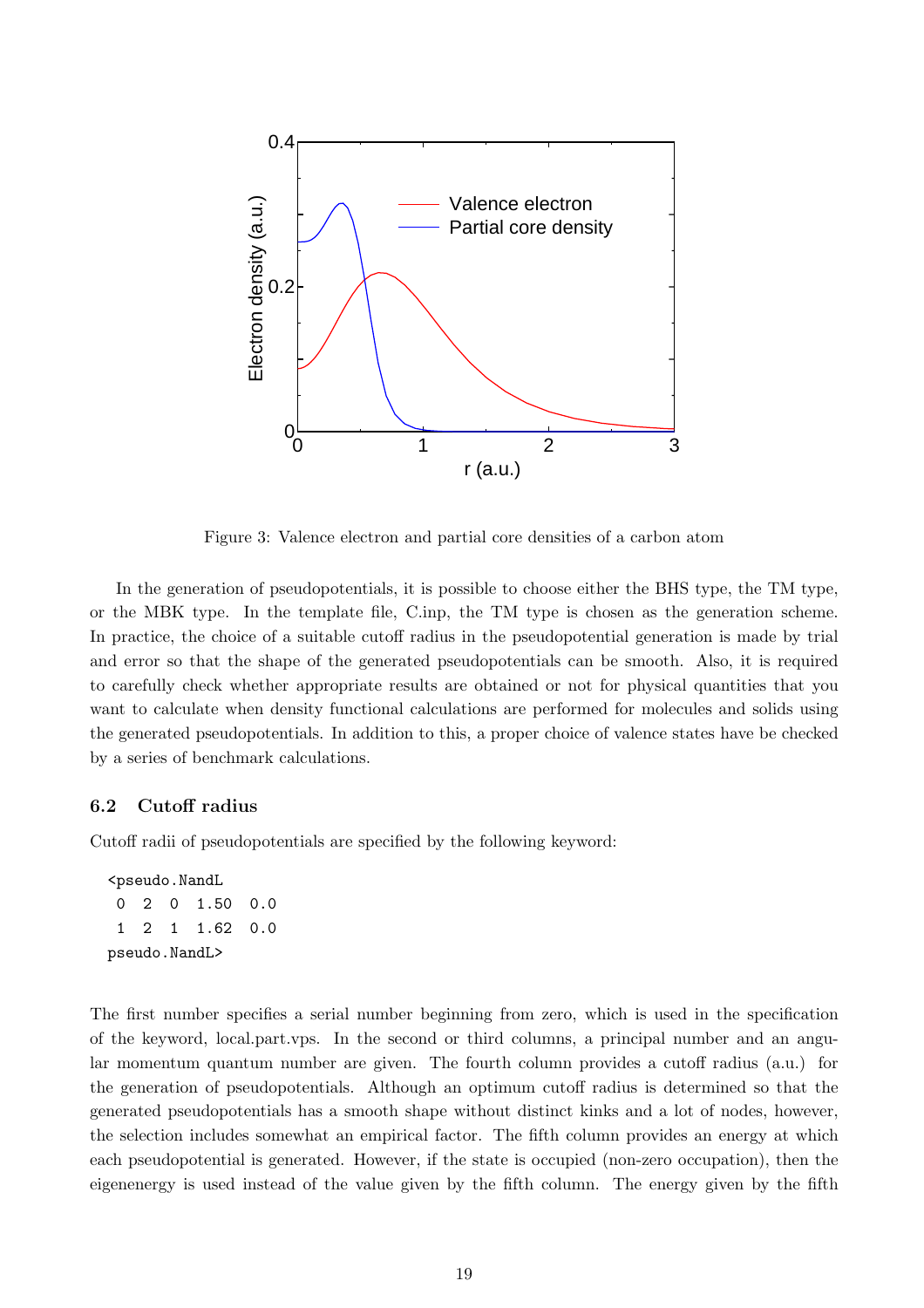column is used for only a state with zero occupation. Regardless of the occupation number, the fifth column has to be provided. It is also possible to take into account semicore states in the generation of pseudopotentials. For example, if you want to include 3s and 3p states as semicore states in a sodium atom, the specification is as follows:

<pseudo.NandL

0 3 0 1.8 0.0 1 3 1 2.3 0.0 2 4 0 1.8 0.0 3 4 1 2.3 0.0 pseudo.NandL>

In this case, a pseudopotential is generated for the lowest state in each angular momentum quantum number in the BHS [5] and TM [4] schemes. On the other hand, the MBK scheme [6] takes multiple states with the same angular momentum into account in the construction of pseudopotential. The treatment significantly increases the transferability of pseudopotential. So, in most cases the MBK scheme is the best choice in ADPACK Ver. 2.2.

## 6.3 Pseudopotentials for unbound states

It is possible to generate pseudopotentials for unbound states with for any higher L-component by Hamann's scheme [9]. For example, although no electron is occupied for the 3d state in the input file 'C.inp', the cutoff radius for the 3d state can be specified as follows:

```
number.vps 3
<pseudo.NandL
0 2 0 1.50 0.0
1 2 1 1.62 0.0
2 3 2 1.00 0.0
pseudo.NandL>
```
The pseudopotential generation of the 3d state will be generated with the cutoff radius, and then the reference energy is 0.0 (a.u.). A principal number and an angular momentum quantum number for the unbound state should be given as the state above occupied states but with the smallest principal number.

## 6.4 Separable form

Norm-conserving pseudopotentials generated by the BHS and TM schemes are written in a semilocal form which is based on a projection by the spherical harmonic function. In the application of pseudopotentials to molecules and bulks, the semi-local form is rewritten by a fully separable form proposed by Kleinman and Bylander (KB)  $[7]$ , or Blöchl  $[8]$ , to reduce the computational effort. Then, the following keywords are important for transferability of the separable form.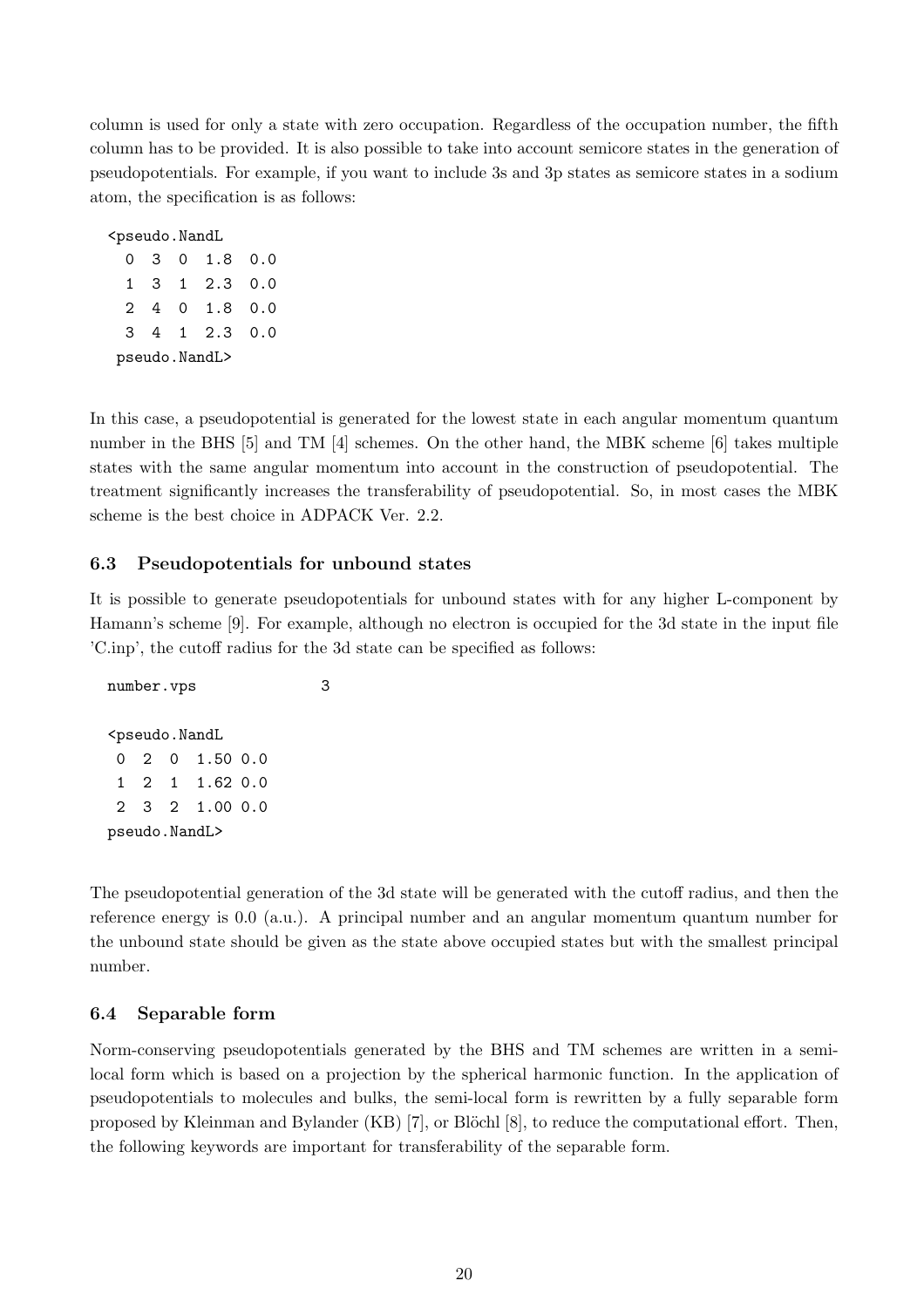## • Blochl.projector.num

The number of Blöchl projectors for each L-component in separable pseudopotentials. If you specify 1 for Blochl.projector.num, this means the Kleinman and Bylander (KB) separable pseudopotentials.

#### • local.type

'Simple' and 'Polynomial' are available.

### • local.part.vps

Number of local potential in case of local.type=Simple

### • local.cutoff

The cutoff radius of local part in case of local.type=Polynomial

### • local.origin.ratio

Depth of local part at the origin in case of local.type=Polynomial

Although the MBK scheme also constructs a separable form in a different way, the proper selection of above the keywords is important as well. You can find details for these keyword in the section, Input file.

### 6.5 How the MBK scheme is different from the others

The MBK pseudopotential [6] is a norm-conserving version of the Vanderbilt's ultrasoft pseudopotential [10]. The feature allows us to take multiple states with the same angular momentum quantum number into account for construction of a separable pseudopotential. Thus, it is guaranteed that the MBK scheme is more accurate than the other schemes when semi-core states are included in the construction of pseudopotential. When the MBK scheme is used, one must care the reference energy given by the fifth column in the specification by the keyword, pseudo.NandL. Generally, the energy of zero is a good starting point for further trial and error. Since in the MBK scheme the number of projectors in the separable form is determined by the number of states with the same angular momentum quantum number, the number of projectors can be different from each other depending on the choice of valence states. Also, it should be noted that even if the MBK scheme is employed by the keyword, vps.type, the TM scheme is employed for angular momentum quantum number with only one state, and the number of projectors is determined by the keyword, Blochl.projector.num for the separable pseudopotential with the angular momentum quantum number.

## 6.6 Logarithmic derivative of wave function

To check the transferability of generated pseudopotentials, a useful measure is to compare logarithmic derivatives of wave functions [16]. If the logarithmic derivative of pseudopotential is comparable to that by the all electron calculation through a wide range of energy, then the pseudopotential would possess a good transferability. In Fig. 4 shows the logarithmic derivatives in a carbon atom, indicating a good transferability of the pseudopotential. The keywords concerned to the calculations of the logarithmic derivative are as follows: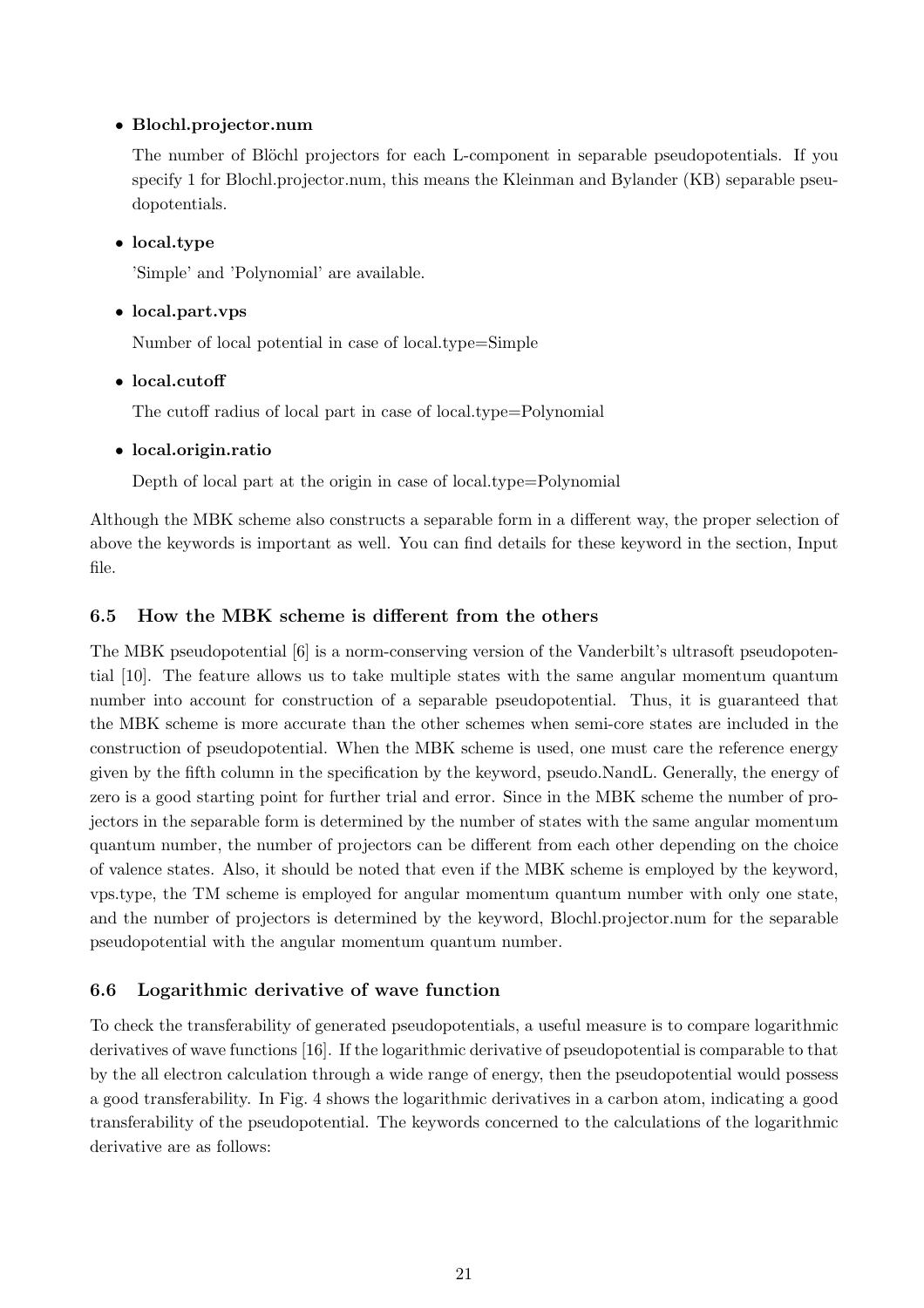

Figure 4: Logarithmic derivatives of radial wave functions under the all electron potential, semi-local pseudopotential, and fully separable pseudopotential of a carbon atoms

#### • log.deri.RadF.calc

When the logarithmic derivatives are calculated, then ON, otherwise, OFF.

#### • log.deri.MinE

The lower bound of energy (Hartree) used in the calculation of logarithmic derivatives of radial wave functions.

#### • log.deri.MaxE

The upper bound of energy (Hartree) used in the calculation of logarithmic derivatives of radial wave functions.

#### • log.deri.R

Radius at which the logarithmic derivatives of radial wave functions are evaluated.

You can find details for these keyword in the section, Input file. In case of log.deri.RadF.calc=ON, calculated logarithmic derivatives are output in files  $*.\text{Id}\#$ , where  $*$  is the file name that you specified by the keyword, System.Name, and  $#$  is the angular momentum number. If the fully relativistic calculation is performed as 'eq.type=dirac', the file name is  $*.\text{Id}\% \text{I}, \#$ , where  $\%$  runs 0 to 1 corresponding to  $j = l + 1/2$  and  $j = l - 1/2$ , respectively.

#### 6.7 Ghost states

The fully separable form of pseudopotential would possess artificial ghost states [17], which is one of serious problems in the separable form, while multiple projectors proposed by Blöchl  $[8]$  is highly effective to avoid the existence of ghost states. To check it, a keyword, ghost.check, is provided.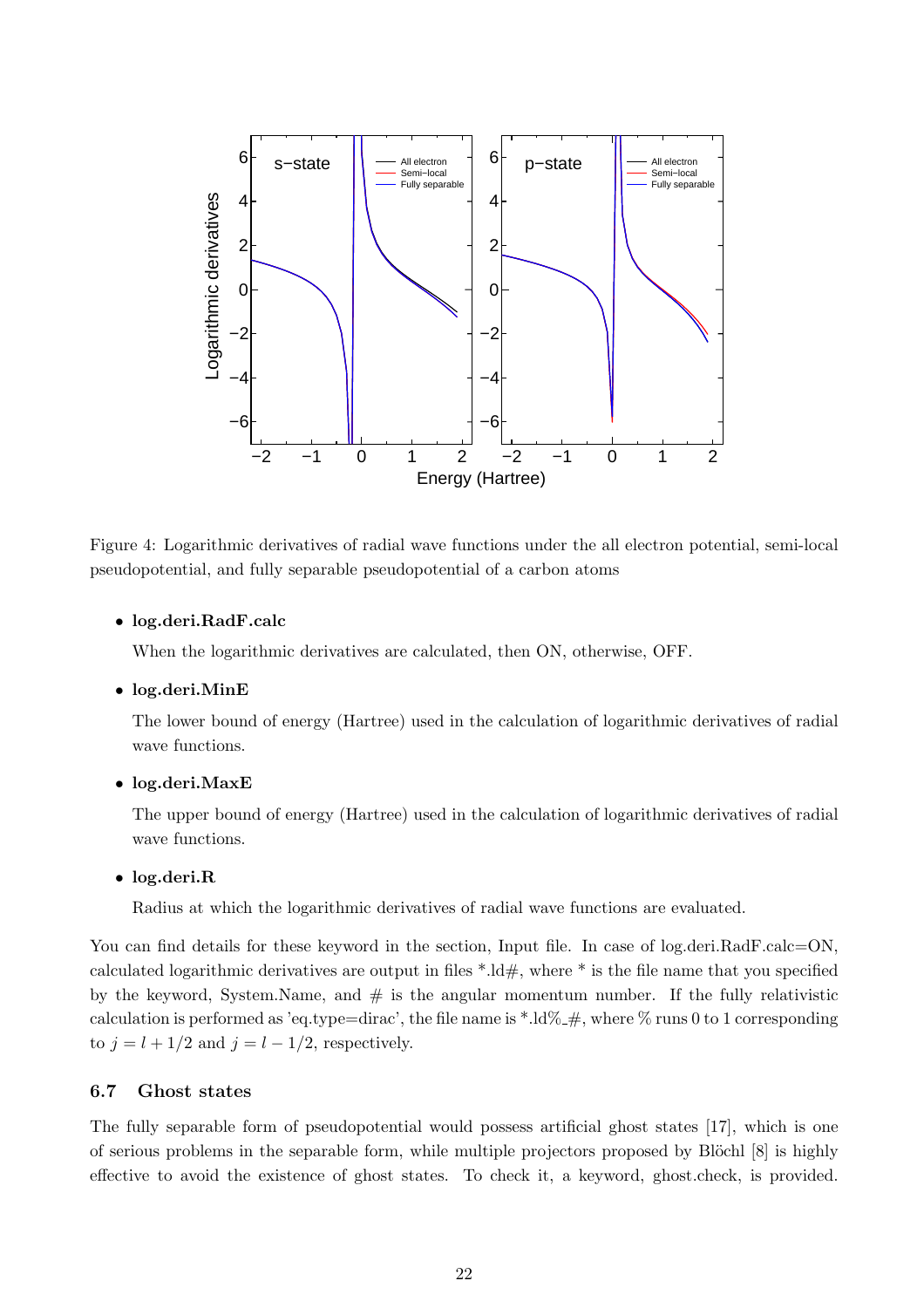Although the keyword is useful to find the ghost states, however, it should be noted that a complete check to detect the ghost states is difficult.

#### 6.8 Partial core correction

The contribution to electron density from core electrons is ignored in the evaluation of exchangecorrelation energy in the pseudopotential method, although there is an non-linearity of exchangecorrelation energy with respect to electron density. Thus, a partial core correction would be important in order to take account of the non-linearity. A partial core charge for the partial core correction can be constructed by the following keywords:

#### • charge.pcc.calc

When a partial core charge is calculated, ON, otherwise OFF.

### • pcc.ratio

The keyword, pcc.ratio, is a parameter in the calculation of a partial core electron density. The core electron density is approximated using a fourth order polynomial below the cutoff radius  $r_{\text{pcc}}$  at which the ratio  $\rho_{\text{c}}/\rho_{\text{v}}$  between the core electron density  $\rho_{\text{c}}$  and the valence electron density  $\rho_{\rm v}$  becomes pcc.ratio.

### • pcc.ratio.origin

The keyword, pcc.ratio.origin, is a parameter in the calculation of a partial core electron density. The core electron density is approximated using a fourth order polynomial so that the core electron at the origin satisfies a relation,  $\rho_c(0)$ =pcc.ratio.origin× $\rho_c(r_{\text{pcc}})$ .

Note that a precipitous partial core charge would cause numerical instabilities. Thus, a modest core charge is better from a numerical point of view.

## 6.9 Restart

As discussed above, a trial and error is needed to generate optimum pseudopotentials. However, all electron calculation prior to the pseudopotential generation requires a considerable computational time for an atom with a large atomic number. Therefore, it is desirable to reduce the computational time that results of the all electron calculation are stored in a file and skip the all electron calculation when we regenerate pseudopotentials in different parameters. To do this, two keywords, System.UseRestartfile and System.Restartfile, are available. The details are as follows:

## • System.UseRestartfile

For an atom with a large atomic number, all electron calculation requires a considerable computational time. So, it is needed to reduce the computational time, when optimal cutoff radii of pseudopotentials is determined in trial and error. If the keyword, System.UseRestartfile, is specified as YES, a restart file which contains informations of all electron calculation is used in order to skip all electron calculation. If there is no restart file, a restart file is generated in case of System.UseRestartfile=YES.

## • System.Restartfile

If System.UseRestartfile=YES, then the name specified by the keyword, System.Restartfile, is referred to as a restart file.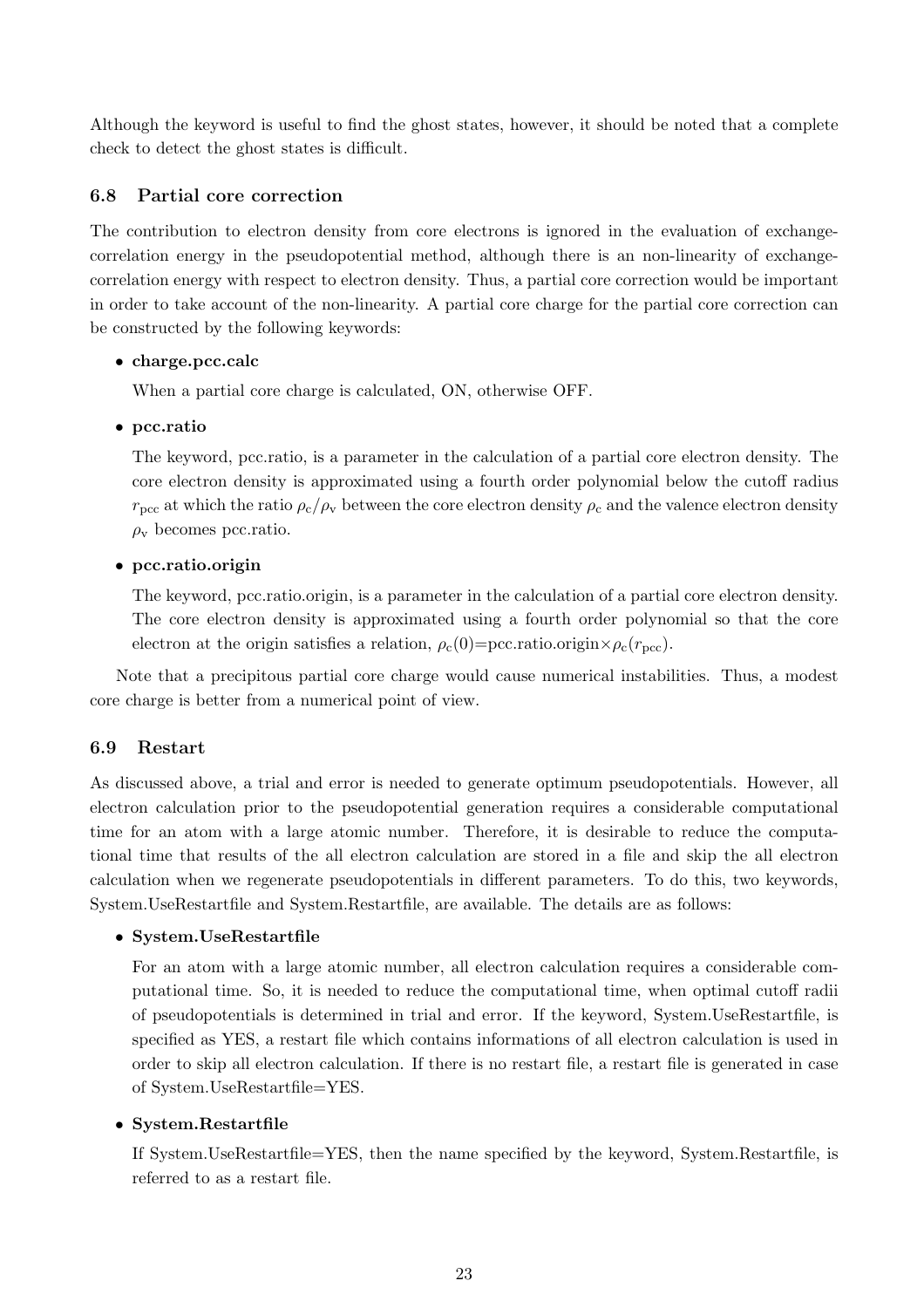## 7 Relativistic calculation

#### 7.1 All electron calculation

Relativistic effects can be included in both the scalar relativistic [18] and the fully relativistic treatment [5, 19]. To specify these, there are three options for the keyword, eq.type, as follows:

eq.type sch # sch|sdirac|dirac

where 'sch', 'sdirac', and 'dirac' mean the Schrödinger equation (no relativistic effect), a scalar relativistic treatment, and a fully relativistic treatment of Dirac equation, respectively. In the scalar relativistic treatment, the coupled Dirac equations are averaged with a weight of j-degeneracy, and solved by taking account of both the majority and minority components of radial wave function. Thus, the scalar relativistic treatment includes explicitly kinematic relativistic effects (Darwin and mass velocity terms), and implicitly averaged spin-orbit coupling (no energy splitting). On the other hand, in the fully relativistic treatment, j-dependent Dirac equations are solved including both the majority and minority components of radial wave function. Thus, energy splitting by spin-orbit coupling are also considered. In Table 1 shows eigenvalues of atomic platinum calculated by three different methods.

| state | sch          | sdirac       | dirac       |             |
|-------|--------------|--------------|-------------|-------------|
|       |              |              | $j=l+1/2$   | $j=l-1/2$   |
| 1s    | $-2612.2560$ | $-2876.3416$ | -2868.8969  |             |
| 2s    | -434.7956    | $-505.1706$  | $-503.1143$ |             |
| 2p    | -418.0254    | $-438.1804$  | $-419.1547$ | $-482.3721$ |
| 3s    | $-101.2589$  | -118.6671    | $-118.0772$ |             |
| 3p    | $-93.3171$   | $-99.1367$   | $-94.8406$  | $-108.7310$ |
| 3d    | -78.3951     | -77.8404     | $-76.1768$  | $-79.1659$  |
| 4s    | $-21.1326$   | $-25.4989$   | $-25.3346$  |             |
| 4p    | $-17.7166$   | $-19.0862$   | $-18.0570$  | $-21.3626$  |
| 4d    | $-11.4203$   | $-11.2646$   | $-10.9124$  | $-11.5257$  |
| 4f    | $-3.0221$    | $-2.5775$    | $-2.4568$   | $-2.5821$   |
| 5s    | $-2.9387$    | $-3.7323$    | $-3.6983$   |             |
| 5p    | $-1.8756$    | $-2.0571$    | $-1.8911$   | $-2.43384$  |
| 5d    | $-0.2656$    | $-0.2259$    | $-0.2020$   | $-0.24966$  |
| 6s    | $-0.1507$    | $-0.2074$    | $-0.2079$   |             |

Table 1: Eigenvalues (Hartree) of atomic platinum calculated by the Schrödinger equation, a scalar relativistic treatment, and a fully relativistic treatment of Dirac equation within GGA to DFT

#### 7.2 Enhancement or depletion of a spin-orbit coupling

To study the effect of a spin-orbit coupling, it is possible to generate a pseudopotential with a larger or smaller spin-orbit coupling compared to that in a real atom. The scaling factors can be specified to each angular momentum quantum number by the following keyword: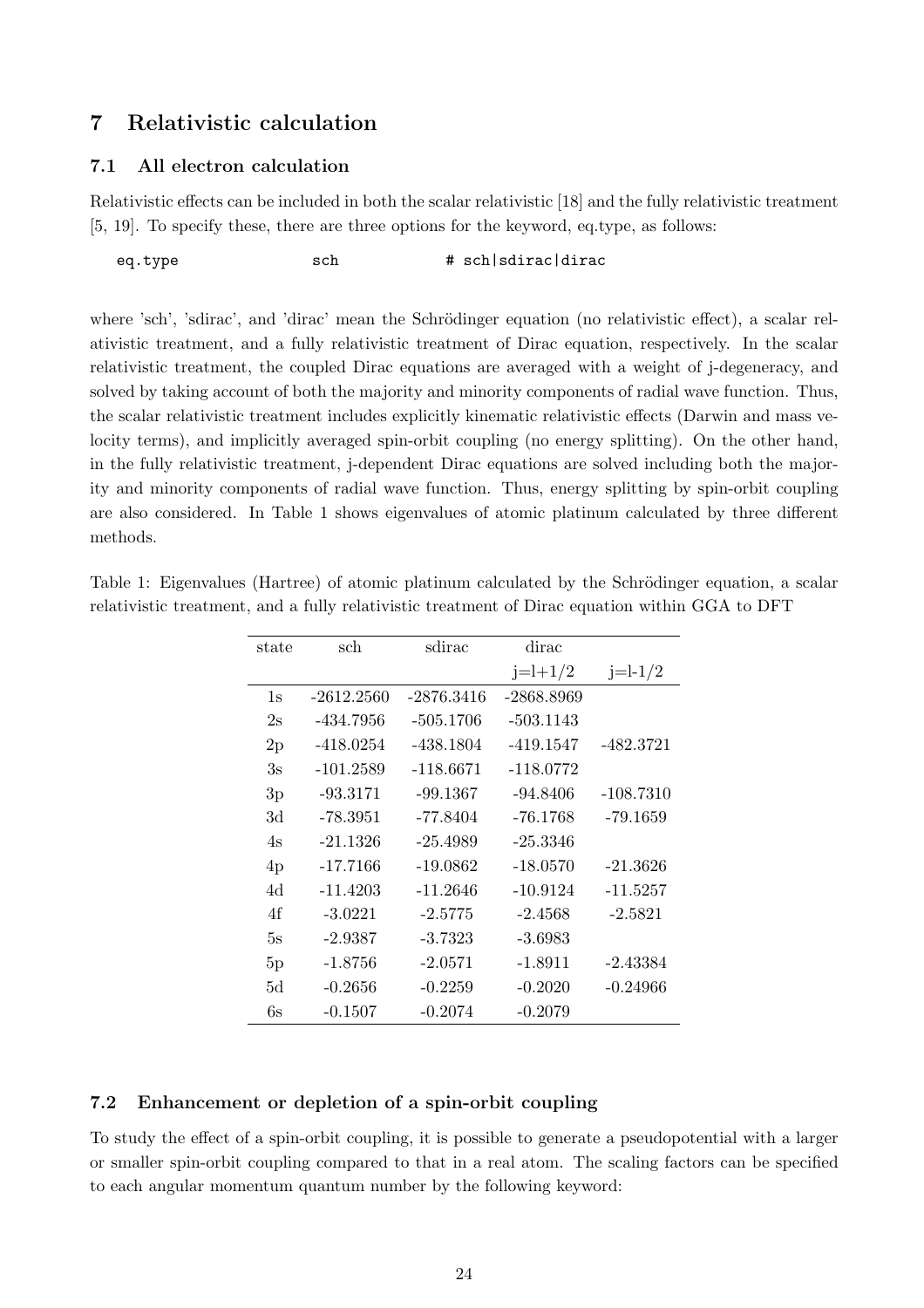<SO.factor 0 1.0 1 0.5 2 2.0 SO.factor>

The beginning of the description must be <SO.factor, and the last of the description must be SO.factor>.

The number in the first column corresponds to that in the keyword 'pseudo.NandL', and a scaling factor is given for each pseudopotential by the second column, where '1.0' corresponds to the spin-orbit coupling in a real atom. One can control the strength of spin-orbit coupling by changing the scaling factor.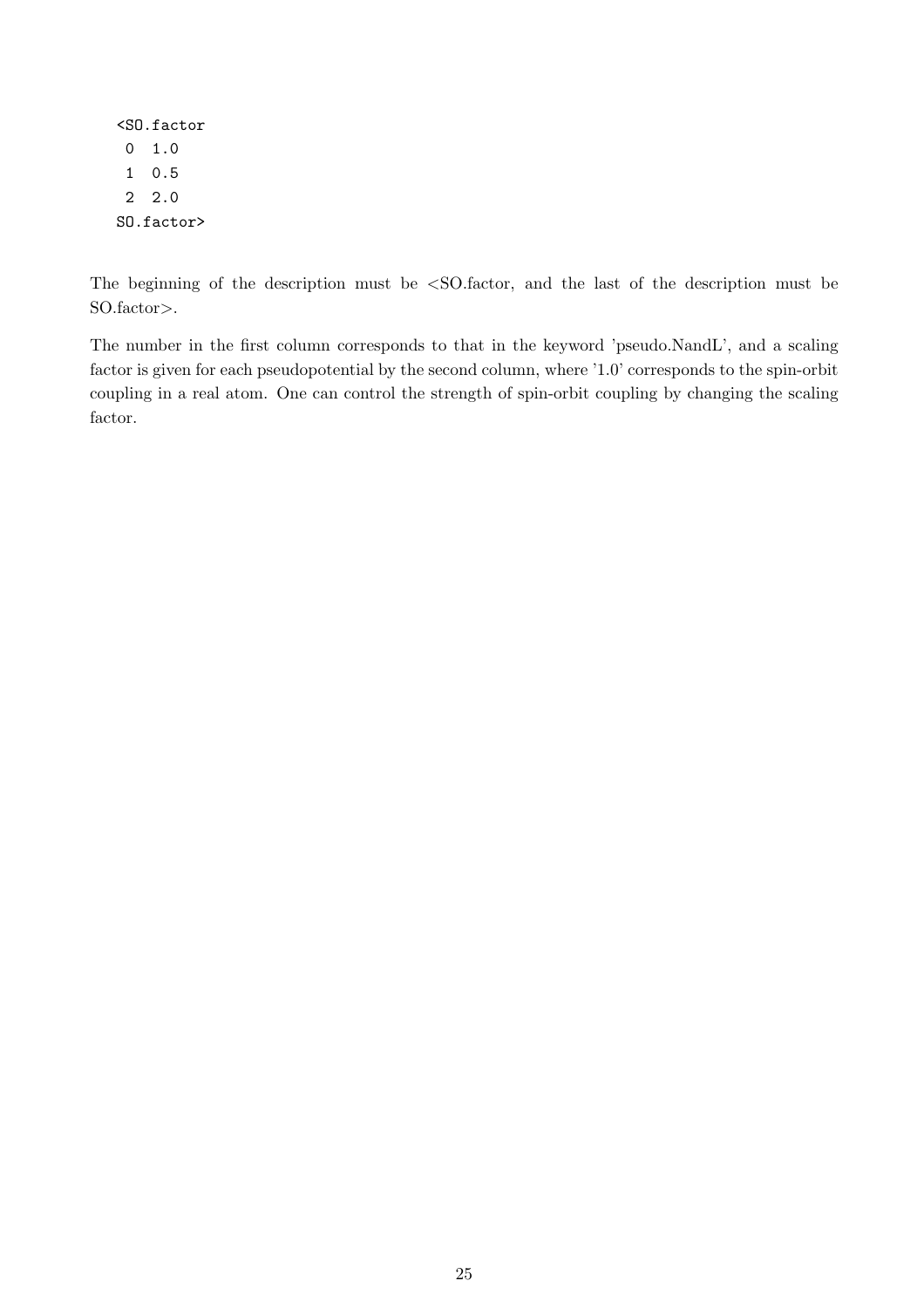## 8 Generation of pseudo-atomic orbitals

The pseudo-atomic orbitals are used in the program package, OpenMX, as the primitive basis orbitals. The pseudo-atomic orbitals are generated as follows: first, the SCF calculation is performed in consideration of all electrons under a confinement potential, second, the pseudopotentials are generated, and finally, the pseudo-atomic orbitals for the confinement pseudopotentials are evaluated numerically up to a required excited state. In this section, the generation of the pseudo-atomic orbitals is illustrated. In the file, C.inp, please set the keyword, calc.type, to PAO, and run the executable file, adpack, as follows:

## % adpack C.inp

When the run is completed normally, then you find a file, C0.pao, in the directory, work. In this file, C0.pao, the valence electron density and the radial parts of the pseudo-atomic orbitals are output. For your adversaria, the contents of the input file and the results of all electron SCF calculation are also included. They are stored in order of  $log(r)$ , r, and the valence electron density, and in order of  $log(r)$ , r, and the radial part 1, the radial part 2,..., in the flexible date format, respectively. In Fig. 4, the confinement potential and the pseudo-atomic orbitals for the s-orbital are shown. From Fig. 4, we see that the pseudo-atomic orbitals are localized due to the confinement potential, and the number of nodes increases as the eigenvalue increases. The confinement potential is made by modifying the core potential as follows:  $\overline{a}$ 

$$
V_{\text{core}}(r) = \begin{cases} -\frac{Z}{r} & \text{for } r \le r_1, \\ \sum_{n=0}^{3} b_n r^n & \text{for } r_1 < r \le r_{\text{c}}, \\ h & \text{for } r_{\text{c}} < r, \end{cases} \tag{1}
$$

where  $b_0$ ,  $b_1$ ,  $b_2$ , and  $b_3$  are determined so that the values and the derivatives are continuous at both  $r_1$  and  $r_c$ . Considering that there are relations,  $r_c$ =radial.cutoff.pao,  $r_1=r_c-r$ ising.edge, and  $h$ =height.of.wall, we find that the tunneling of wave function for the confinement wall becomes small as height.of.wall increases. Also, it is possible to control the shape of the rising edge around the wall by changing rising.edge. If you use a huge value for height.of.wall, then you might meet a case that the calculation is not completed normally, since the computational instability appears often. In such a case, the numerical instability may be avoided by enlarging the keywords, rising.edge and num.grid. As for the keyword, rising.edge, please refer the section, Input file. The file, \*.pao, created here can be an input file of the program package, OpenMX.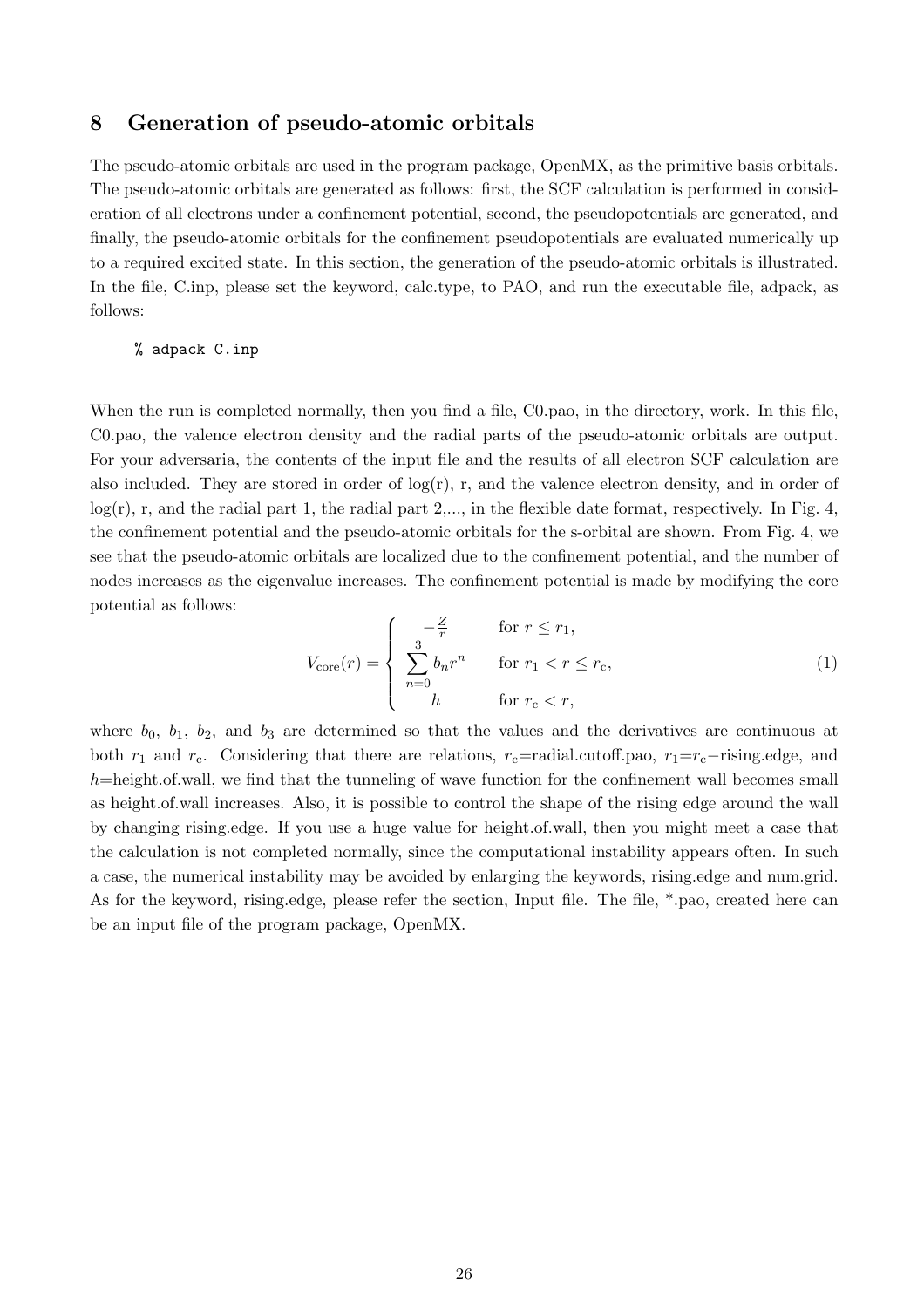

Figure 5: Confinement potential and radial parts of pseudo-atomic orbitals of a carbon atoms

## 9 Virtual atom with fractional nuclear charge

It is possible to generate pseudopotentials and basis functions for a virtual atom with fractional nuclear charge. The relevant keywords in ADPACK are given by

```
AtomSpecies 6.2
total.electron 6.2
valence.electron 4.2
<occupied.electrons
1 2.0
2 2.0 2.2
occupied.electrons>
```
The above example is for a virtual atom on the way of carbon and nitrogen atoms. By just controlling the above keywords, you can easily generate pseudopotentials and basis functions for virtual atoms. When you use those in OpenMX as input data, no specification by keywords is required. Please make sure that only OpenMX Ver. 3.4 or later accepts the pseudopotentials and the basis functions for the virtual atoms. Also, it is noted that basis functions for the pseudopotential of the virtual atom must be generated for the virtual atom with the same fractional nuclear charge, since the atomic charge density stored in \*.pao is used to make the neutral atom potential in OpenMX.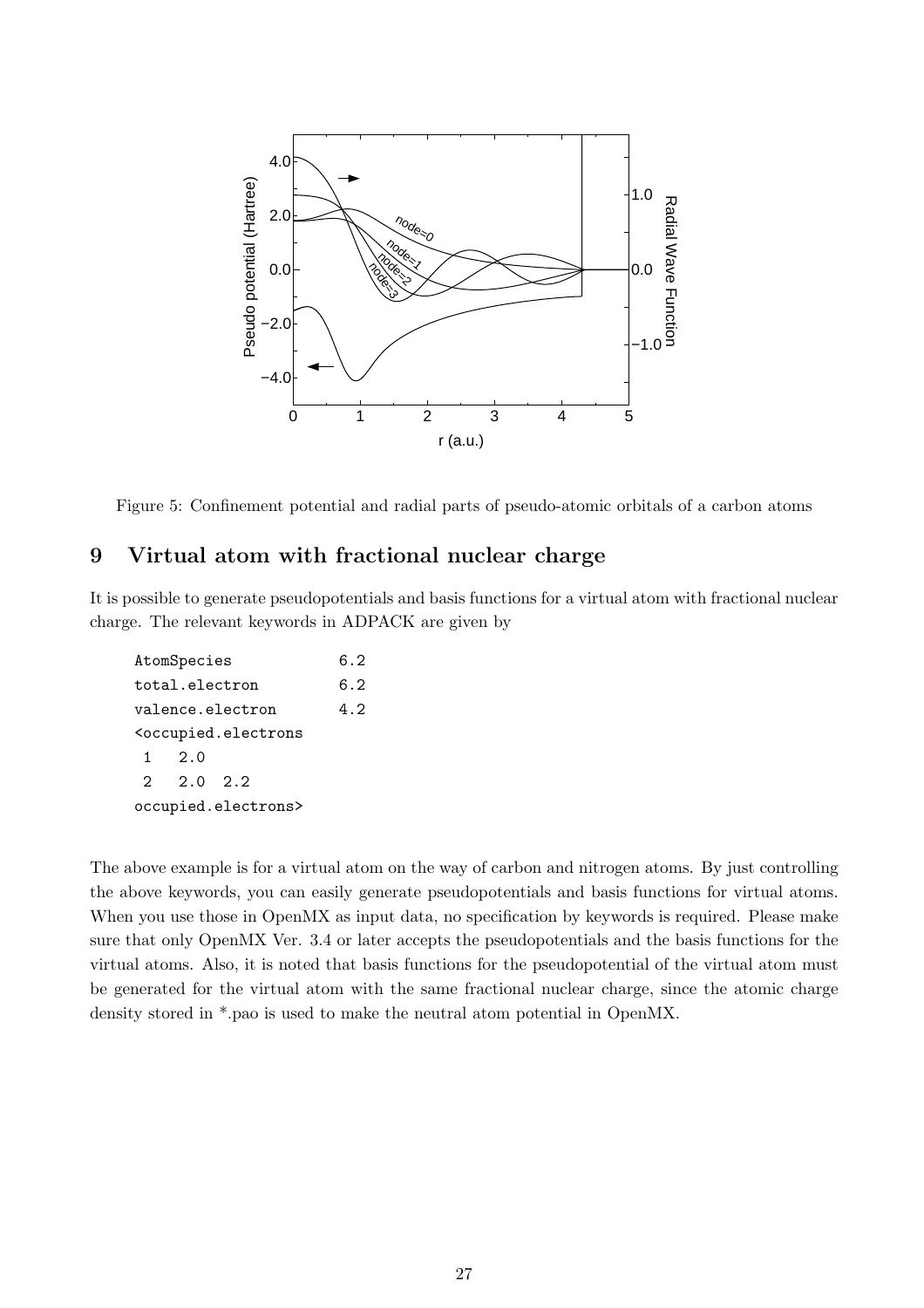## 10 Finite element method (FEM) calculation

A highly accurate finite element method (FEM) [20] is available for all electron calculations within LDA by Vosko, Wilk, and Nusair [2] and the Hartree-Fock scheme. In the calculations, spherical charge distribution and spherical potential are assumed for the Schrödinger equation. The FEM calculation is not supported for the Dirac equation. The following keywords are especially relevant for the FEM calculation:

#### calc.type

ALLFEM (FEMLDA) and FEMHF are available for the all electron LDA and HF calculations using the finite element method (FEM) [11], respectively. Note that due to a technical reason during development, two specifications, ALLFEM and FEMLDA are equivalent to each other.

#### grid.xmax

In the FEM calculation, the grid is generated at regular intervals on a coordinate  $x$ , where the relation between the radial coordinate r and x is given by  $r = x^2$ . The keyword, grid.xmax, specifies the upper bound of x in this case. Note that the definition of x is different from the conventional calculations in ADPACK. The lower bound of  $x$  is always set to zero.

The roles of the other keywords are same as in the conventional calculations. Also, the database for all electron calculation performed by the FEM scheme can be found at http://www.openmxsquare.org/miscellaneous.html. The database provides calculation results and input files used for the calculations. In the database, it is estimated based on the virial theorem [21] that the absolute error in the total energy is less than nano-Hartree and micro-Hartree for the LDA and HF calculations of all elements in the periodic table, respectively.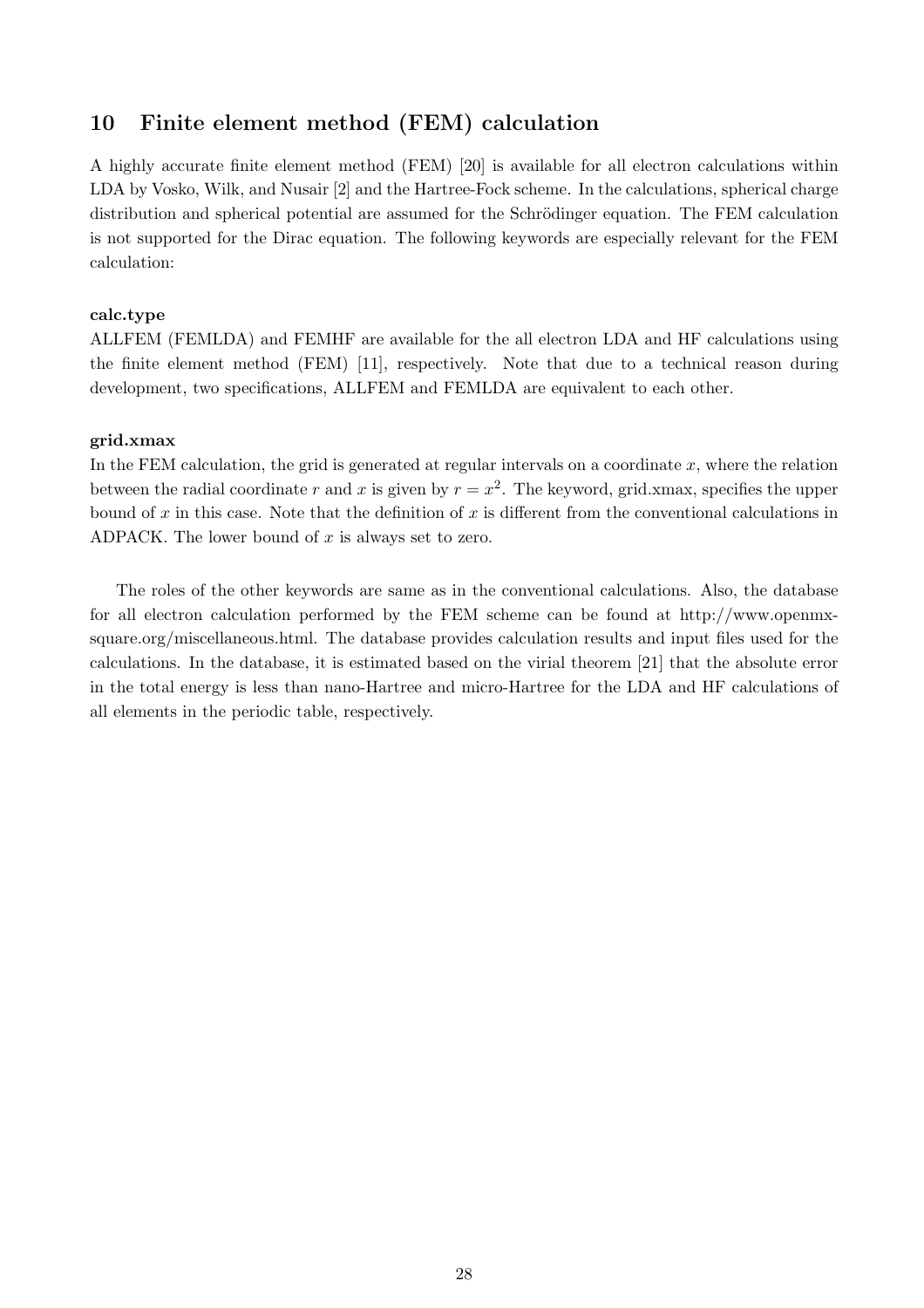## 11 Output files

The list of output files is shown below. The details of each file are described in each section (Test calculation, Generation of pseudopotential, and Generation of pseudo-atomic orbitals).

#### calc.type=ALL

| CO.alog | input file and results of SCF calculations              |
|---------|---------------------------------------------------------|
| CO.ao   | radial wave functions in all electrons SCF calculations |
| CO.aden | electron density of all electrons.                      |

#### calc.type=VPS

| CO.nsvps  | non-separable pseudopotentials                                   |
|-----------|------------------------------------------------------------------|
| CO. vps   | input file, results of the SCF calculation, and pseudopotentials |
|           | in a KB separable form, and partial core density PCC             |
| CO.vpao   | radial parts of pseudo-atomic orbitals for pseudopotentials      |
| CO.vden   | valence electron density, the total electron density,            |
|           | core electron density,                                           |
|           | modified core electron density for PCC                           |
| $CO.$ loc | local part of pseudopotentials                                   |
| CO.1dO    | logarithmic derivatives of wave functions $(l=0)$ .              |
| CO.1d1    | logarithmic derivatives of wave functions $(l=1)$ .              |
|           |                                                                  |

#### calc.type=PAO

| CO.pao |  | radial parts of pseudo-atomic orbitals |  |
|--------|--|----------------------------------------|--|
|        |  | under a confinement potential          |  |

In these output files, two files, C0.vps and C0.pao, could be the input files for OpenMX. When these two files are used in OpenMX, please copy C0.vps to directory, openmx\*.\*/DFT DATA\*\*/VPS, and copy C0.pao to directory, openmx\*.\*/DFT DATA\*\*/PAO, respectively.

## 12 Templates of the input files

There are templates of the input files of several atoms, which can be used for your purpose. The directories, 'work', 'work FEMLDA', 'work FEMHF' contain those for conventional, FEMLDA, and FEMHF calculations, respectively.

## 13 Database of optimized VPS and PAO

A database (Ver. 2011) for the optimized pseudopotentials (VPS) and pseudo-atomic orbitals (PAO) is provided in the OpenMX web site. These data can be used for OpenMX calculations as it is.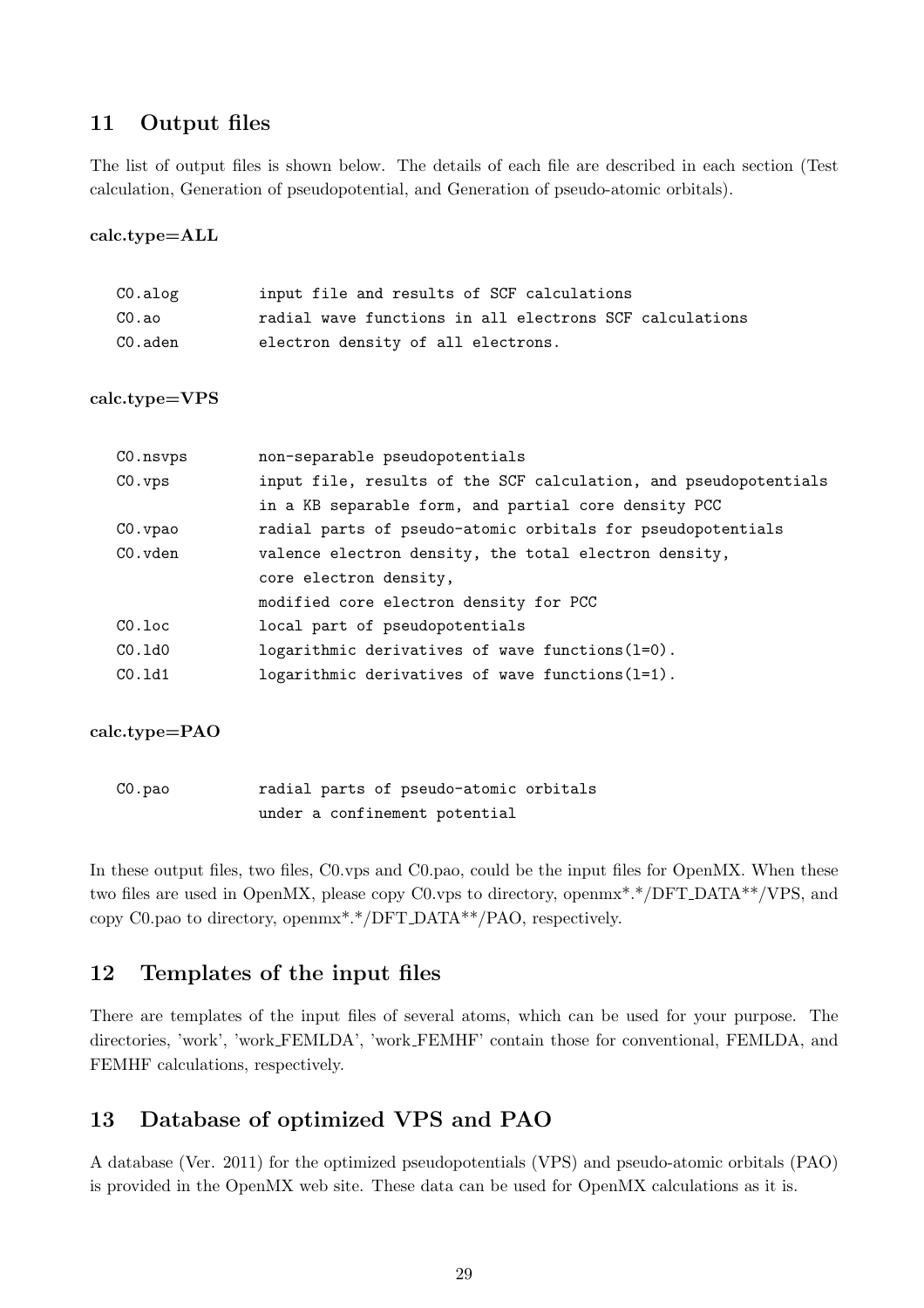## 14 Others

### Program

The program package is written in the C language, including one makefile

makefile,

#### five header files

adpack.h FEMHF\_ERI.h FEMHF\_JKLM.h Inputtools.h mimic\_omp.h

and 65 routines

| addfunc.c            | FEMHF_JKLM.c          | Inputtools.c   | Restart.c       |
|----------------------|-----------------------|----------------|-----------------|
| adpack.c             | FEMLDA_All_Electron.c | Log_DeriF.c    | Set_Init.c      |
| All_Electron.c       | Find_LESP.c           | Make_EDPP2.c   | Simple_Mixing.c |
| All_ElectronFEM.c    | Frho_V.c              | Make_EDPP3.c   | TM.c            |
| All_ElectronFEM_T.c  | Gauss_Legendre.c      | Make_EDPP4.c   | Total_Energy.c  |
| BHS.c                | Gauss_LEQ.c           | Make_EDPP.c    | VNLF.c          |
| Calc_Vlocal.c        | Generate_VNL.c        | MBK.c          | VP.c            |
| Core.c               | ghost.c               | MBK_Hessian.c  | XC4atom_PBE.c   |
| Density.c            | GR_Pulay.c            | MBK_Ozaki.c    | $XC_C A$ . $C$  |
| Density_PCC.c        | GVPS1.c               | mimic_omp.c    | $XC$ $EX.c$     |
| Density_V.c          | GVPS2.c               | MPAO_RadialF.c | XC_PBE.c        |
| DMF_Func.c           | Hamming_I.c           | MR.c           | XC_PW91C.c      |
| Empty_VPS.c          | Hamming_0.c           | Multiple_PAO.c | XC_VWN.c        |
| $E_NL.c$             | Hartree.c             | Output.c       | $XC_Xa.c$       |
| FEM_All_Electron.c   | HokanF.c              | PAO_RadialF.c  |                 |
| FEMHF_All_Electron.c | Initial_Density.c     | QuickSort.c    |                 |
| FEMHF_ERI.c          | Init_VPS.c            | readfile.c     |                 |

#### Copyright of the program package

The distribution of this program package follows the practice of the GNU General Public License [23]. Moreover, the author, Taisuke Ozaki, possesses the copyright of the original version of this program package. We cannot offer any guarantees in your use of this program package. However, when you report some program bugs, we will cooperate as much as possible together with you to remove the problems.

### **Contributors**

T.Ozaki (JAIST), H.Kino (NIMS), H. Kawai (Kanazawa Univ.), M. Toyoda (JAIST).